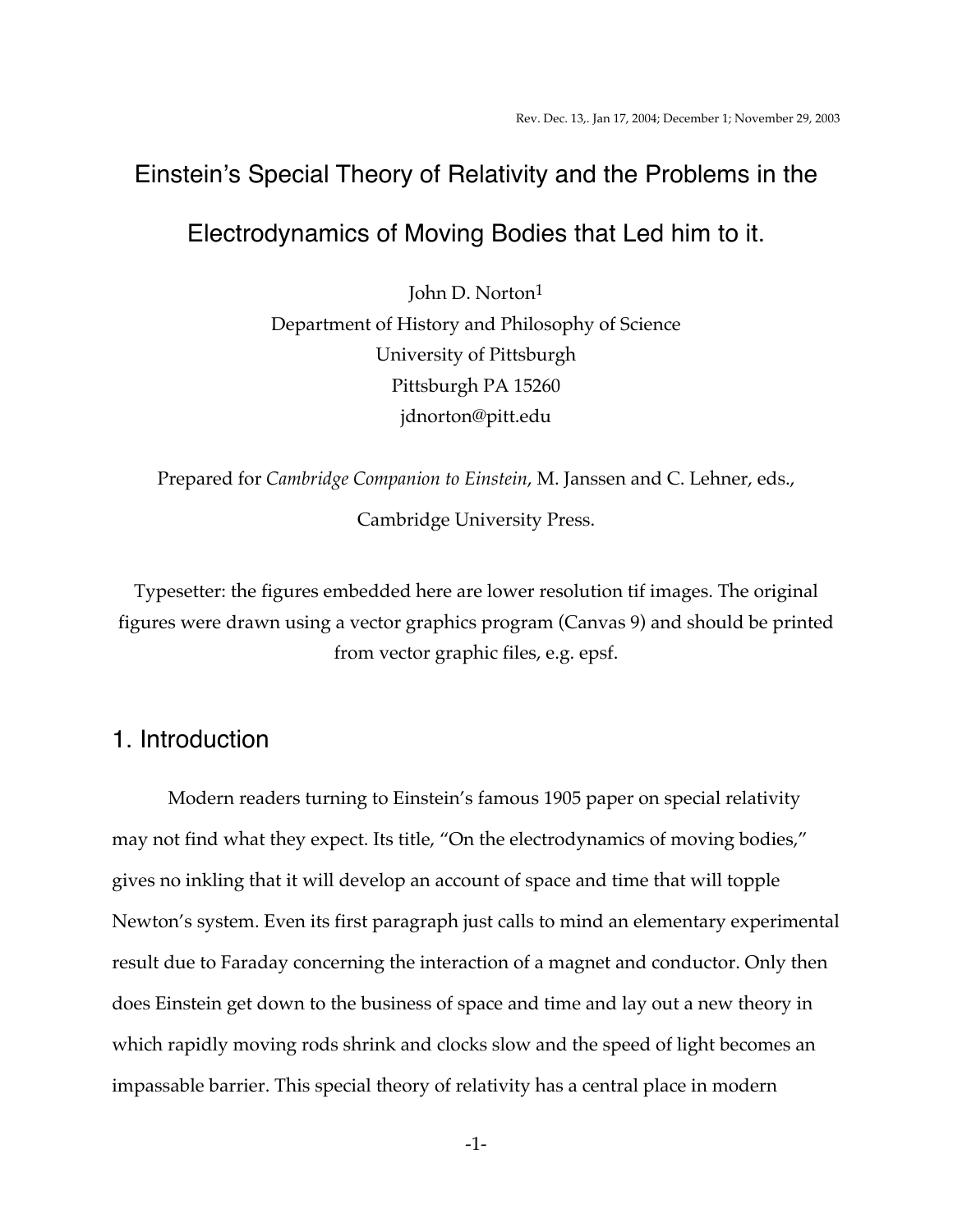physics. As the first of the modern theories, it provides the foundation for particle physics and for Einstein's general theory of relativity; and it is the last point of agreement between them. It has also received considerable attention outside physics. It is the first port of call for philosophers and other thinkers, seeking to understand what Einstein did and why it changed everything. It is often also their last port. The theory is arresting enough to demand serious reflection and, unlike quantum theory and general relativity, its essential content can be grasped fully by someone merely with a command of simple algebra. It contains Einstein's analysis of simultaneity, probably the most celebrated conceptual analysis of the century.

Many have tried to emulate Einstein and do in their fields just what Einstein did for simultaneity, space and time. For these reasons, many have sought to understand how Einstein worked his magic and came to special relativity. These efforts were long misled by an exaggeration of the importance of one experiment, the Michelson-Morley experiment, even though Einstein later had trouble recalling if he even knew of the experiment prior to his 1905 paper.<sup>2</sup> This one experiment, in isolation, has little force. Its null result happened to be fully compatible with Newton's own emission theory of light. Located in the context of late 19th century electrodynamics when ether-based, wave theories of light predominated, however, it presented a serious problem that exercised the greatest theoretician of the day.

Another oversimplification pays too much attention to the one part of Einstein's paper that especially fascinates us now: his ingenious use of light signals and clocks to mount his conceptual analysis of simultaneity. This approach gives far too much importance to notions that entered briefly only at the end of years of investigation. It leaves us with the curious idea that special relativity arrived because Einstein took the

-2-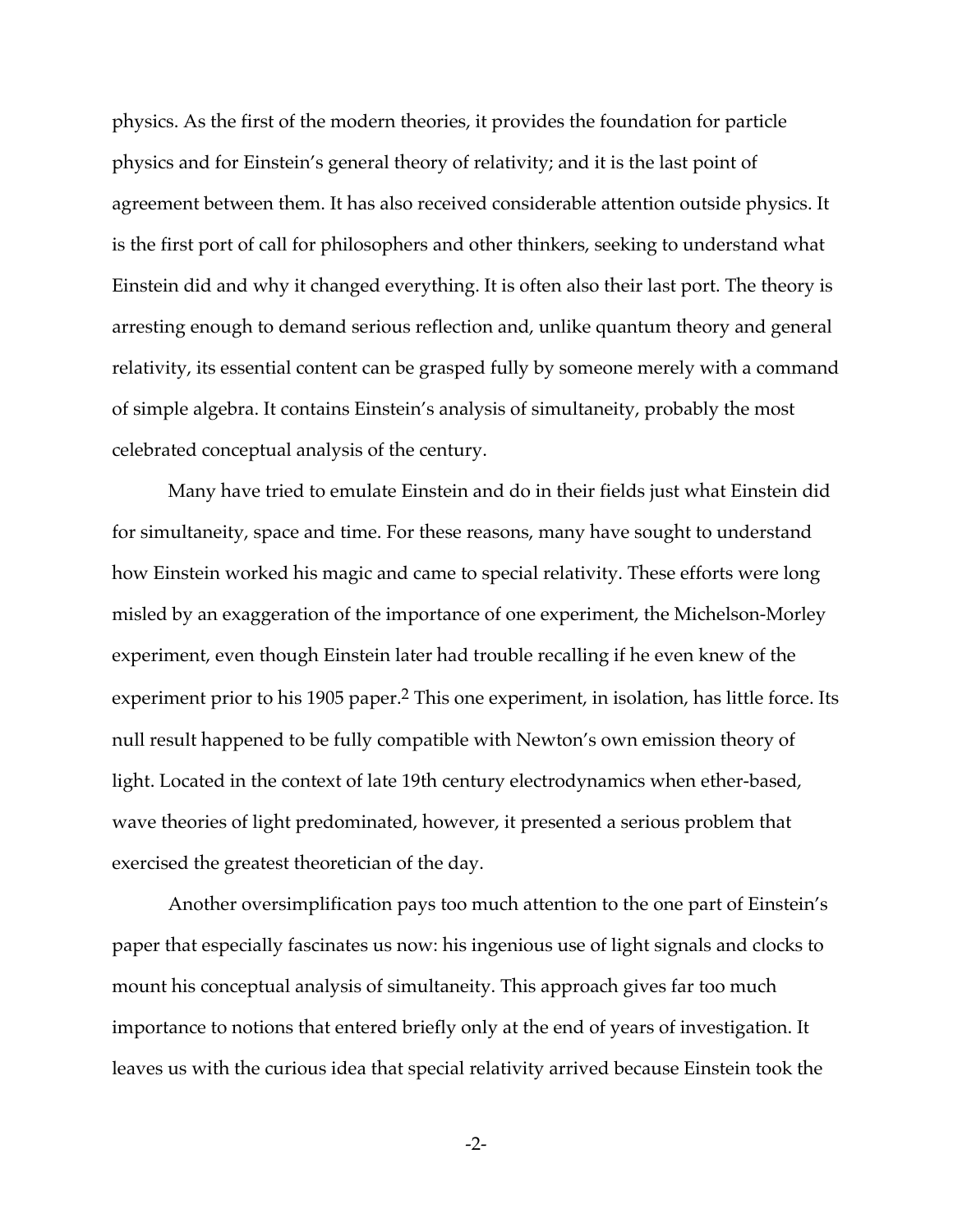trouble to think hard enough about what it means to be simultaneous. Are we to believe that the generations who missed Einstein's discovery were simply guilty of an oversight of analysis?3 Without the curious behavior of light, as gleaned by Einstein from 19th century electrodynamics, no responsible analysis of clocks and light signals would give anything other than Newtonian results.

Why did special relativity emerge when it did? The answer is already given in Einstein's 1905 paper. It is the fruit of 19th century electrodynamics. It is as much the theory that perfects 19th century electrodynamics as it is the first theory of modern physics. 4 Until this electrodynamics emerged, special relativity could not arise; once it had emerged, special relativity could not be stopped. Its basic equations and notions were already emerging in the writings of H. A. Lorentz and Henri Poincaré on electrodynamics. The reason is not hard to understand. The observational consequences of special relativity differ significantly from Newtonian theory only in the realm of speeds close to that of light. Newton's theory was adapted to the fall of apples and the slow orbits of planets. It knew nothing of the realm of high speeds. Nineteenth century electrodynamics was also a theory of light and the first to probe extremely fast motions. The unexpected differences between processes at high speeds and those at ordinary speeds were fully captured by the electrodynamics. But their simple form was obscured by elaborate electrodynamical ornamentations. Einstein's achievement was to strip them of these ornamentations and to see that the odd behavior of rapidly moving electrodynamical systems was not a peculiarity of electricity and magnetism, but imposed by the nature of space and time on all rapidly moving systems.

This chapter will present a simple statement of the essential content of Einstein's special theory of relativity, including the inertia of energy,  $E=mc^2$ . It will seek to explain

-3-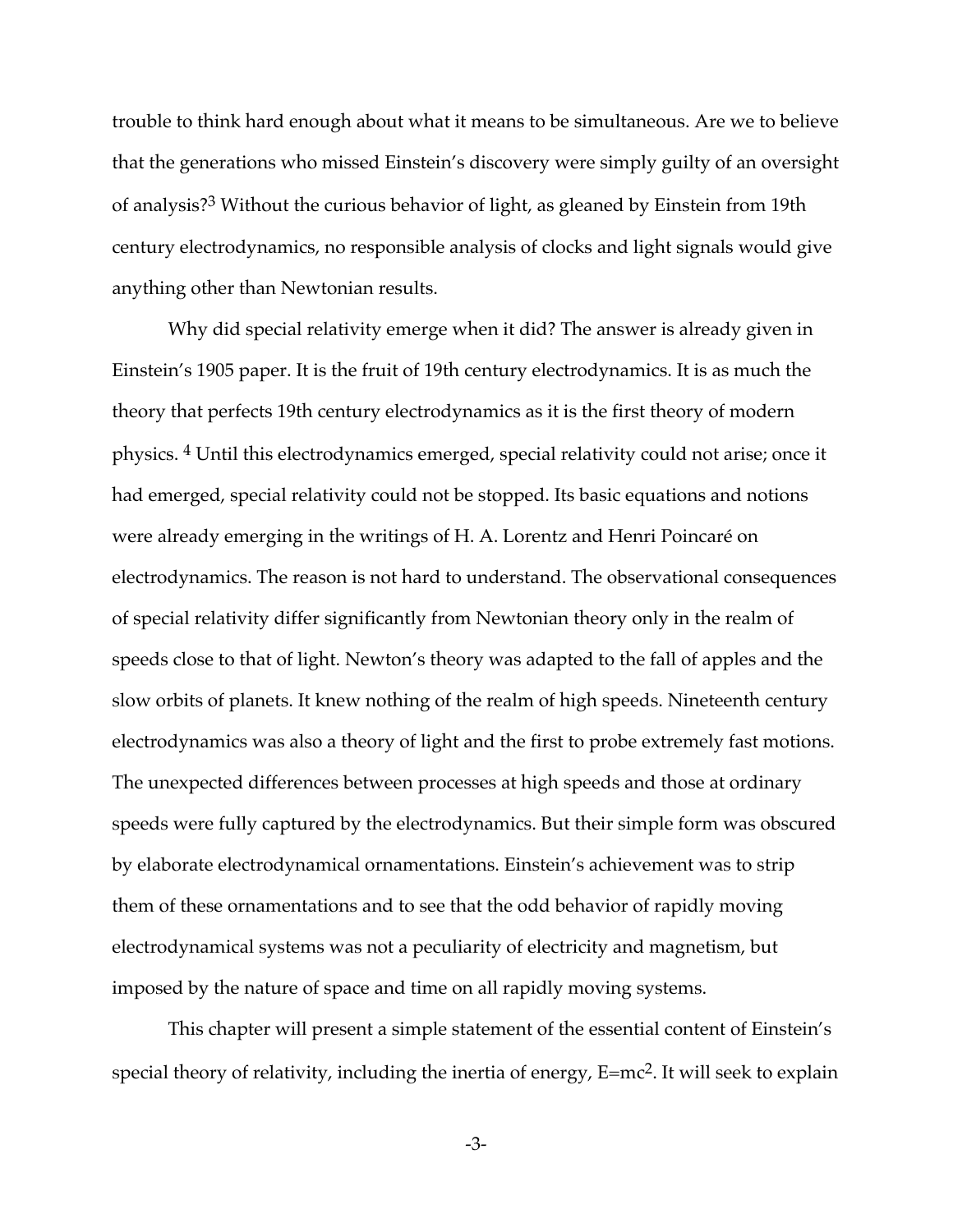how Einstein extracted the theory from electrodynamics, indicating the subsidiary roles played by both experiment and Einstein's conceptual analysis of simultaneity.

All efforts to recount Einstein's path face one profound obstacle, the near complete lack of primary source materials. This stands in strong contrast to the case of general relativity, where we can call on a seven year record of publication, private calculations and an extensive correspondence, all prior to the completion of the theory. (See General Relativity, this volume.) For special relativity, we have a few fleeting remarks in Einstein's correspondence prior to the 1905 paper and brief, fragmented recollections in later correspondence and autobiographical statements. The result has been an unstable literature, pulled in two directions. The paucity of sources encourages accounts that are so lean as to be uninformative. Yet our preoccupation with the episode engenders fanciful speculation that survives only because of the lack of source materials to refute it. My goal will be an account that uses the minimum of responsible conjecture to map paths between the milestones supplied by the primary source materials.

## 2. Basic Notions

#### 2.1 Einstein's postulates

Einstein's special theory of relativity is based on two postulates, stated by Einstein in the opening section of his 1905 paper. The first is the *principle of relativity*. It just asserts that the laws of physics hold equally in every inertial frame of reference.<sup>5</sup> That means that any process that can occur in one frame of reference according to these laws can also occur in any other. This gives the important outcome that no experiment in one inertial frame of reference can distinguish it intrinsically from any other. For that same experiment could have been carried out in any other inertial frame with the same

-4-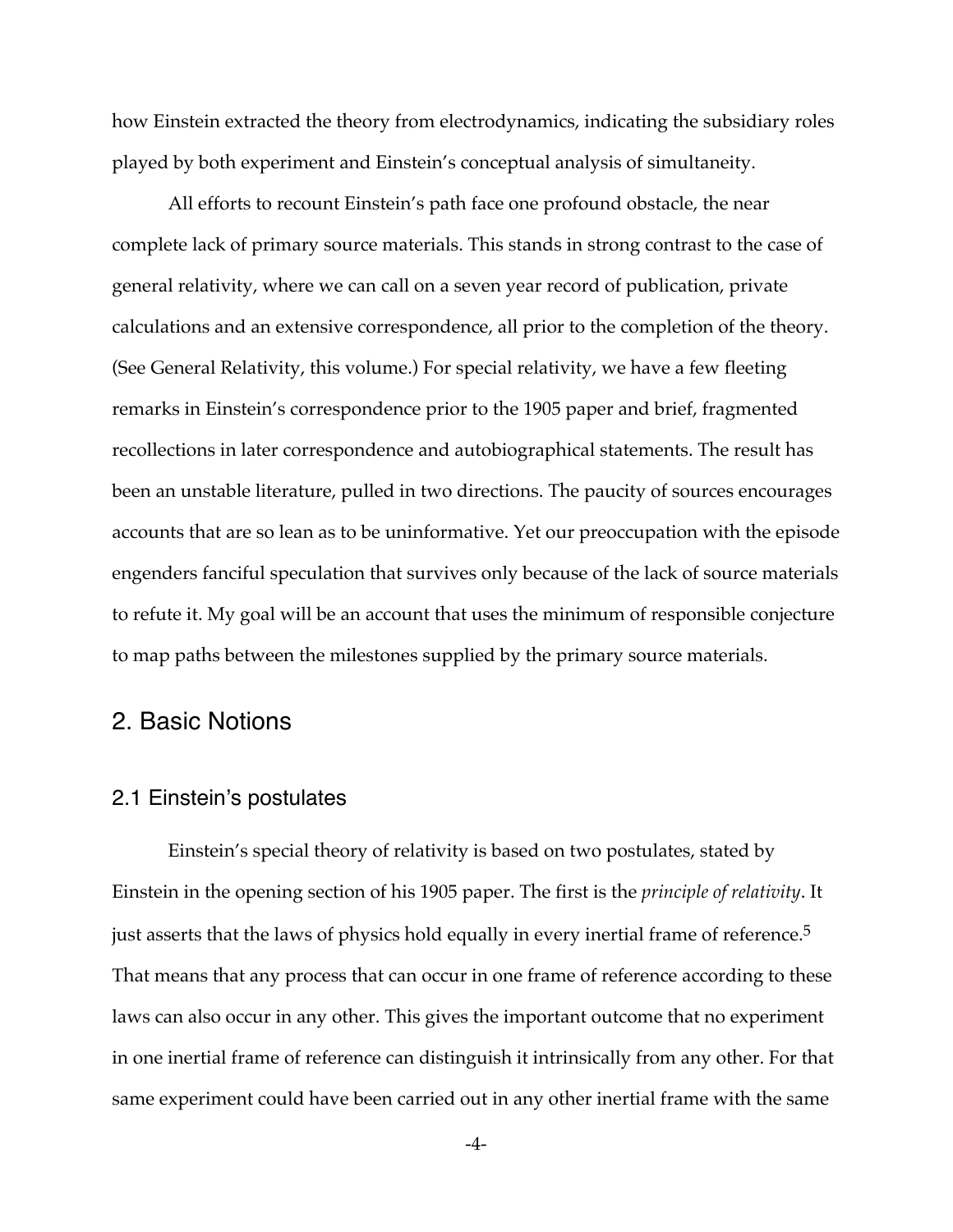outcome. The best such an experiment can reveal is motion with respect to some other frame; but it cannot license the assertion that one is absolutely at rest and the other is in true motion.

While not present by name, the principle of relativity has always been an essential part of Newtonian physics. According to Copernican cosmology, the earth spins on its axis and orbits the sun. Somehow Newtonian physics must answer the ancient objection that such motions should be revealed in ordinary experience if they are real. Yet, absent astronomical observations, there is no evidence of this motion. All processes on earth proceed just as if the earth were at rest. That lack of evidence, the Newtonian answers, is just what is expected. The earth's motions are inertial to very good approximation; the curvature of the trajectory of a spot on the earth's surface is small, requiring 12 hours to reverse its direction. So, by the conformity of Newtonian mechanics to the principle of relativity, we know that all mechanical processes on the moving earth will proceed just as if the earth were at rest. The principle of relativity is a commonplace of modern life as well. All processes within an airplane cabin, cruising rapidly but inertially, proceed exactly as they would at the hangar. We do not need to adjust our technique in pouring coffee for the speed of the airplane. The coffee is not left behind by the plane's motion when it is poured from the pot.

Einstein's second postulate, the *light postulate*, asserts that "light is always propagated in empty space with a definite velocity *c* which is independent of the state of motion of the emitting body." Einstein gave no justification for this postulate in the introduction to his paper. Its strongest justification came from Maxwell's electrodynamics. That theory had identified light with waves propagating in an electromagnetic field and concluded that just one speed was possible for them in empty space,  $c = 300,000$  km/sec, no matter what the motion of the emitter.

-5-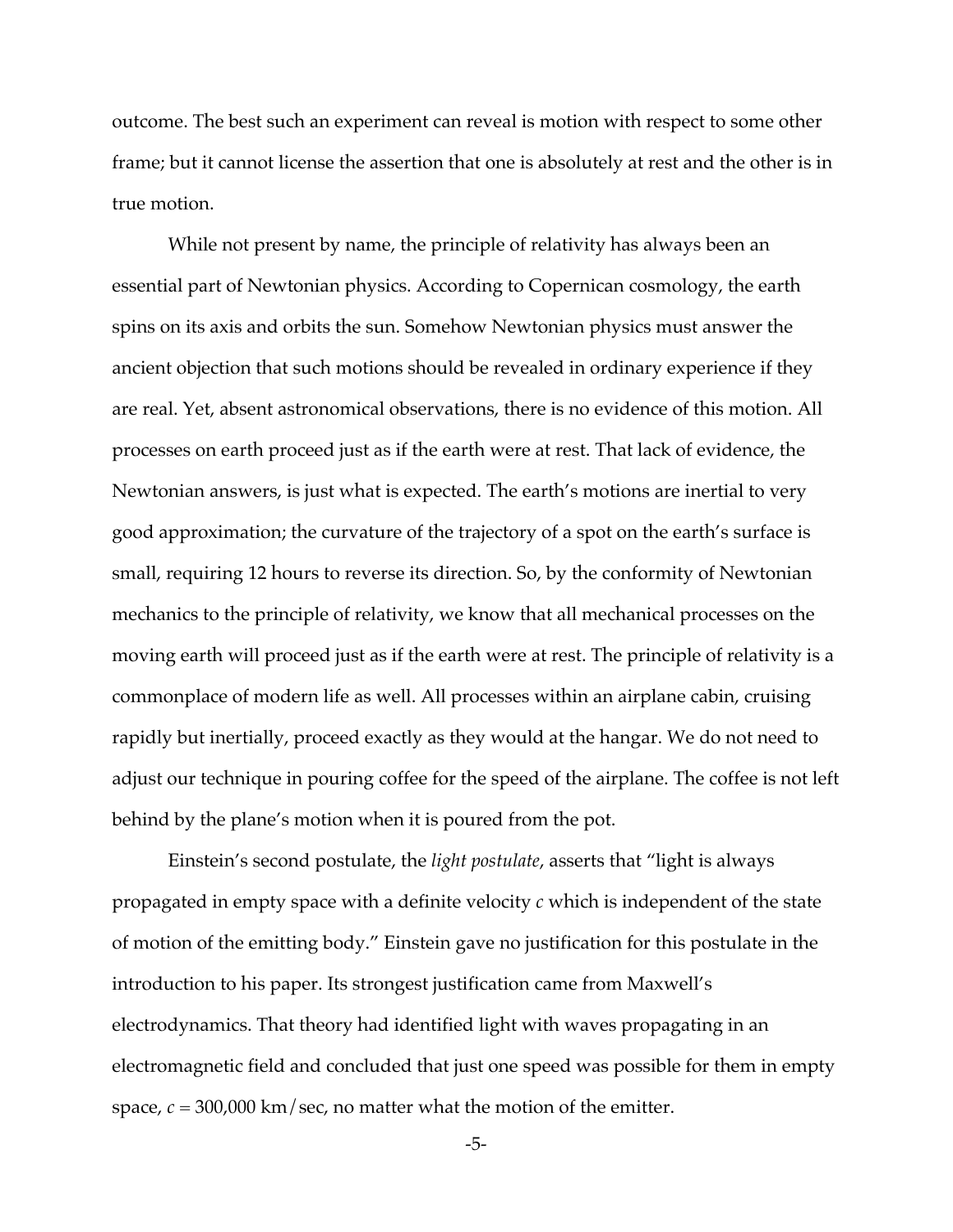#### 2.2 Relativity of simultaneity

Einstein pointed out immediately that the two postulates were "apparently irreconcilable." His point was obvious. If one inertially moving observer measures *c* for the speed of some light beam, what must be measured by another inertially moving observer who chases after the light beam at high speed—say 50% of *c* or even 99% of *c*? That second observer must surely measure the light beam slowed. But if the light postulate respects the principle of relativity, then the light postulate must also hold for this second, inertially moving observer, who must still measure the same speed, *c* for the light beam.

How could these conflicting considerations be reconciled? Einstein's solution to this puzzle became the central conceptual innovation of special relativity. Einstein urged that we only think the two postulates are incompatible because of a false assumption we make tacitly about the simultaneity of events separated in space. If one inertially moving observer judges two events, separated in space, to be simultaneous, then we routinely assume that any other observer would agree. That is the false assumption. According to Einstein's result of the *relativity of simultaneity*, observers in relative motion do not agree on the simultaneity of events spatially separated in the direction of their relative motion.

To demonstrate this result, Einstein imagined two places A and B, each equipped with identically constructed clocks, and a simple protocol to synchronize them using light signals. In simplified form, an observer located at the midpoint of the platform holding A and B waits for light signals emitted with each clock tick. The observer would judge the clocks properly synchronized if the signals for the same tick number arrive at the observer at the same time, for the signals propagate at the same speed *c* in

-6-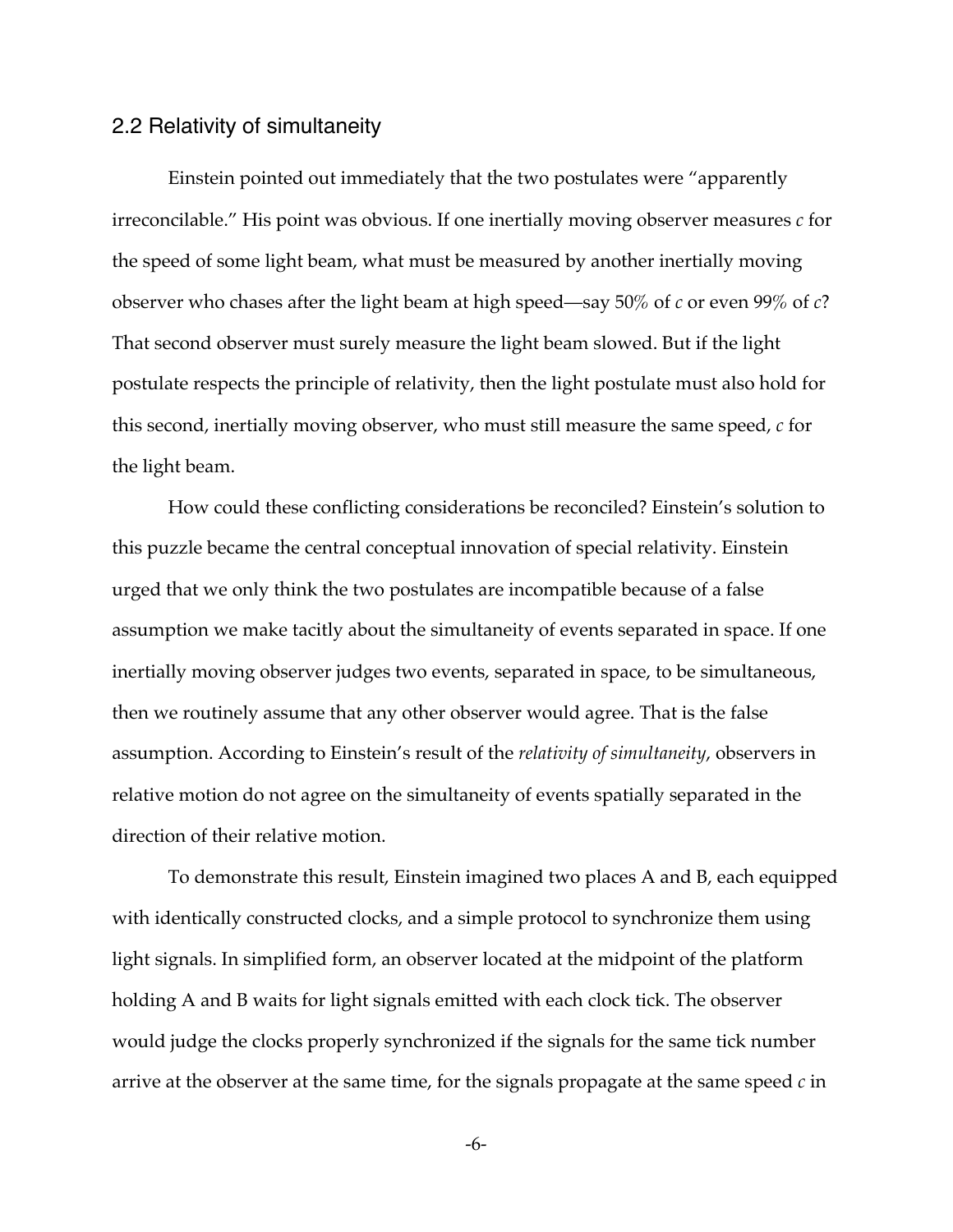both directions. The check of synchrony is shown in Figure 1, where the platform at successive times is displayed as we proceed up the page.



Figure 1 Checking the synchrony of two clocks

Now imagine how this check of synchrony would appear to another observer who is moving inertially to the left and therefore sees the platform move to the right. To this observer, the fact that the two zero-tick signals arrive at the same time is proof that the two clocks are *not* properly synchronized. For the moving observer would judge the platform observer to be rushing away from clock A's signal and rushing towards that of clock B. So signals emitted by clock A must travel further to reach the platform observer O than signals emitted by clock B. The moving observer would judge the zero-tick of clock A to occur before the zero tick of clock B; and so on for all other ticks. The light postulate is essential for this last step, which depends upon the moving observer *also* judging light signals in both directions to propagate at *c*; without this postulate, the relativity of simultaneity cannot be derived.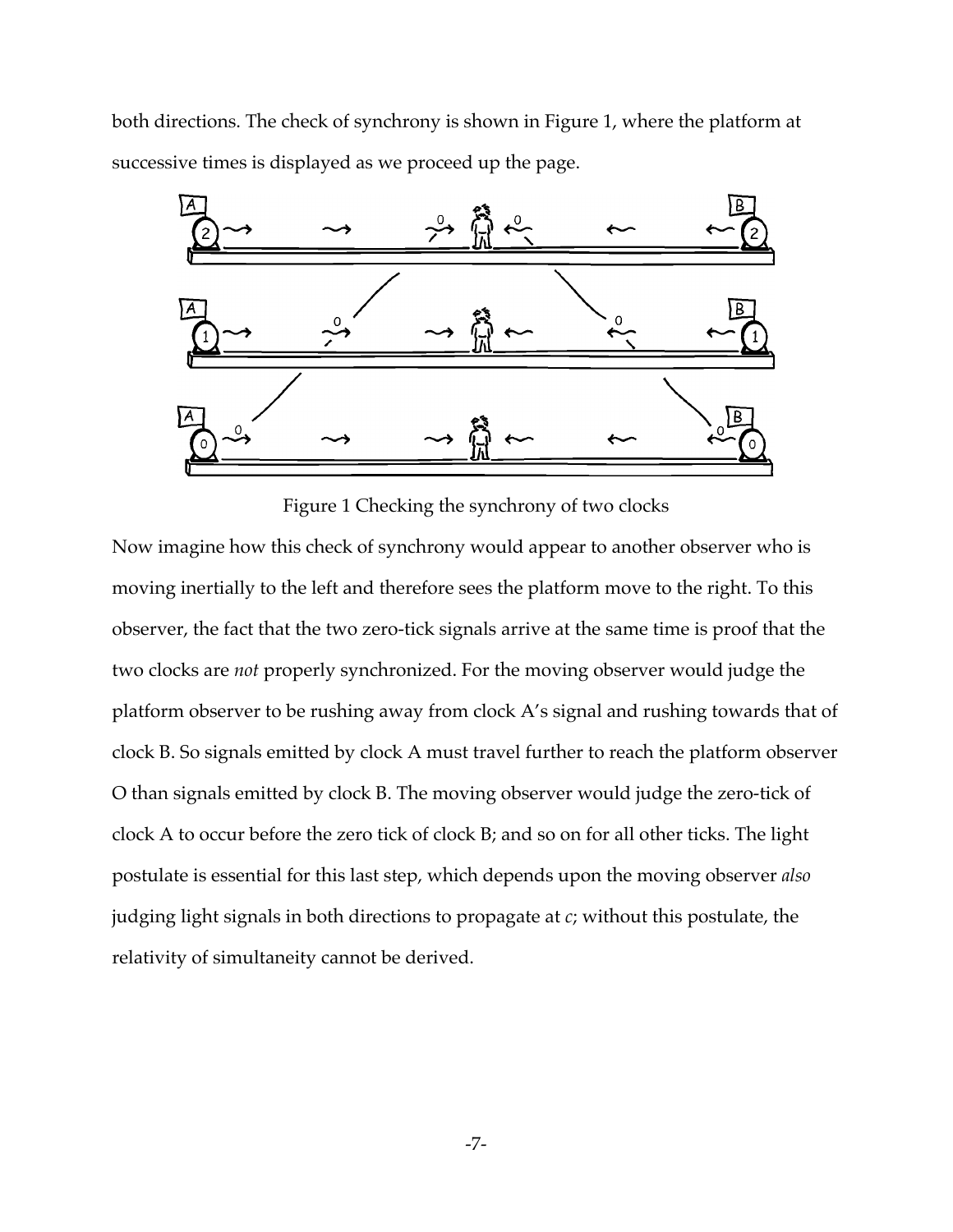

Fig 2. Check of clock synchrony as seen by a moving observer Since observers can use clocks to judge which events are simultaneous, it now follows that they disagree on which pairs of events are simultaneous. The platform observer would judge the events of the zero tick on each of clocks A and B to be simultaneous. The moving observer would judge the zero tick on clock A to have happened earlier.

This simple thought experiment allows us to see immediately how it is possible for Einstein's two postulates to be compatible. We saw that the constancy of the speed of light led to the relativity of simultaneity. We merely need to run the inference in reverse. Let us make the *physical assumption* that space and time are such that clocks are in true synchrony when set by the above procedure. Then, using properly synchronized clocks in our frame of reference, whichever it may be, we will always judge the speed of light to be *c*. Suppose we chase after a light signal, no matter how rapidly. Since we will have changed frames of reference, we will need to resynchronize our clocks. Once we have done that, we will once again measure a speed *c* for the light signal.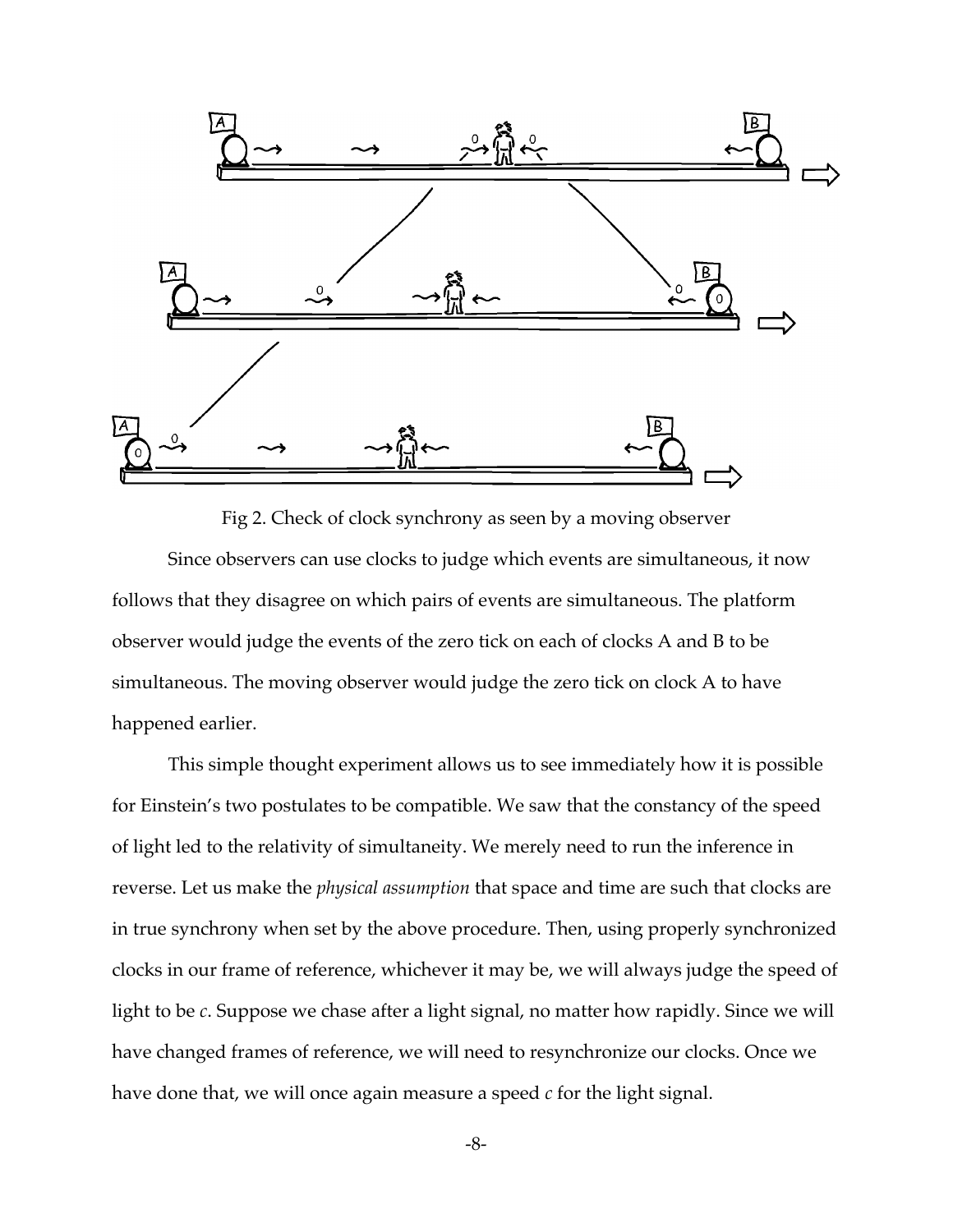#### 2.3 Kinematics of special relativity

Much of the kinematics of special relativity can be read from the relativity of simultaneity. One effect can be seen in the figures above. Figure 1 shows that the platform observer will judge there to be as many light signals moving from left to right over the platform as from right to left. A direct expression of the relativity of simultaneity is that the moving observer will judge there to be more signals traversing from A to B, laboriously seeking to catch the fleeing end of the platform; while there will be fewer traversing from B to A, since they approach an end that moves to meet them.

To see another effect, imagine that the horizontal platform moves vertically and that it passes horizontal lines, aligning momentarily with each as it passes, as shown in Figure 3.





That alignment depends on judgments of simultaneity: that the event "A passes line 1" is simultaneous with the event "B passes line 1," for example. Another observer who also judges the platform to move to the right would *not* judge these two events to be simultaneous. That observer would judge the A event to occur before the B event. The outcome, as shown in Figure 4, is that the horizontal motion would tilt the platform so that it is no longer horizontal. That rotation is a direct expression of the relativity of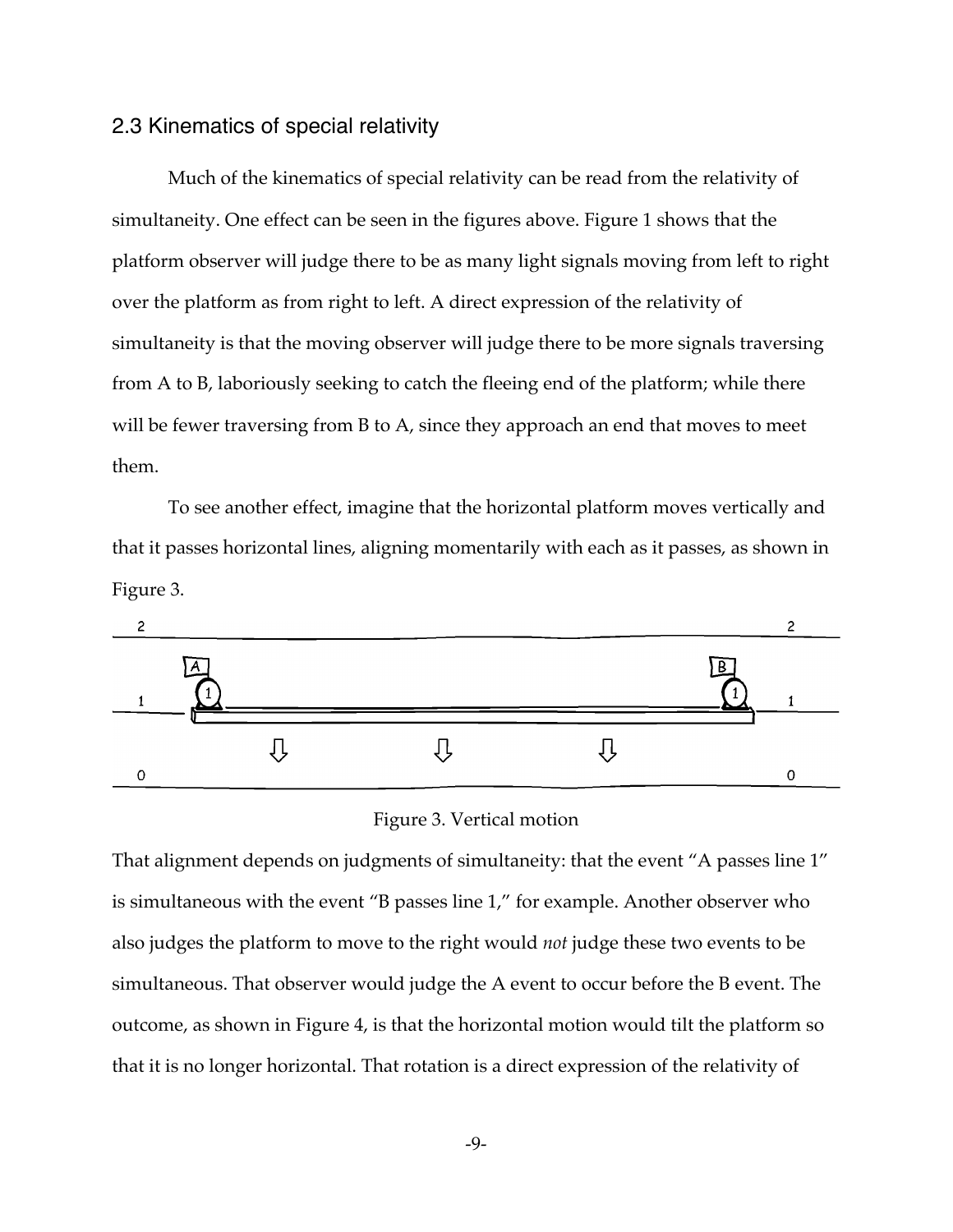

simultaneity. A manifestation of this rotation arises in stellar aberration, discussed below in Section 4.5.

Figure 4. Vertical motion seen by a horizontally moving observer

The more familiar kinematical effects of special relativity also follow from the relativity of simultaneity simply because the measurement of any property of a moving process requires a judgment of simultaneity. For example, we may measure the length of a rapidly moving car by placing two marks *simultaneously* on the roadway as the car passes, one aligned with the front and one with the rear. We then measure the distance between the marks to determine the length of the car. Or we may judge how fast the car's dashboard clock is running by comparing its readings with those of synchronized clocks we have laid out along the roadway. A straightforward analysis would tell us that the rapidly moving car has shrunk and its clock slowed. The car driver would not agree with these measurements since they depend upon our judgment of the simultaneity of the placing of the marks and synchrony of the clocks. Indeed the car driver, carrying out an analogous measurement on us would judge that our rods have shrunk and our clocks have slowed—and by the same factors, just as the principle of relativity demands.

That we each judge the other's rods shrunk and clocks slowed is typical of relativistic effects. At first they seem paradoxical until we analyze them in terms of the

-10-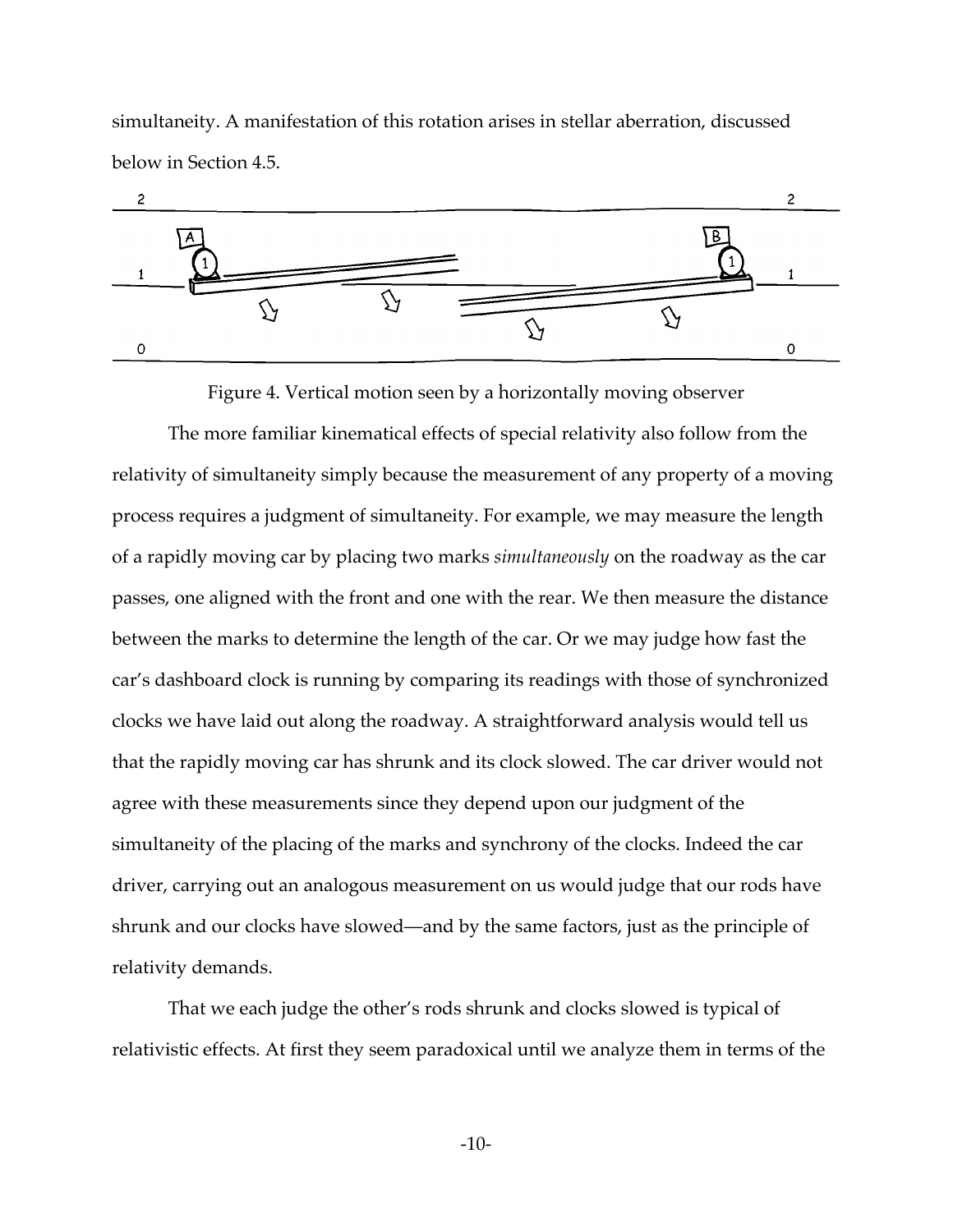relativity of simultaneity. Most complaints that relativity theory is paradoxical derive from a failure to accept the relativity of simultaneity.

The full complement of these kinematical effects is summarized in the equations of the *Lorentz transformation*. They describe what transpires when we view a system from two different inertial frames of reference; or, equivalently, what happens to one system when it is set into inertial motion. The body shrinks in length in the direction of motion; all its temporal processes slow; and the internal synchrony of its parts is dislocated according to the relativity of simultaneity. All these processes approach pathological limits as speeds approach *c*, which functions as an impassable barrier. The Lorentz transformation was not limited to spaces and times. Just as spaces and times transform in unexpected ways, Einstein's analysis of electrodynamical problems depended on an unexpected transformation for electric and magnetic fields. As we change inertial frames, a pure electric field or pure magnetic field may transform into a mixture of both.

The classical analog of the Lorentz transformation was later called the *Galilean transformation*. According to it, moving bodies behave just as you would formerly have expected: motion does not alter lengths, temporal processes or internal synchrony and there is no upper limit to speeds.

A mathematically perspicuous representation of Einstein's kinematics was given by Hermann Minkowski in 1907 in terms of the geometry of a four-dimensional spacetime. It lies outside the scope of this chapter.

-11-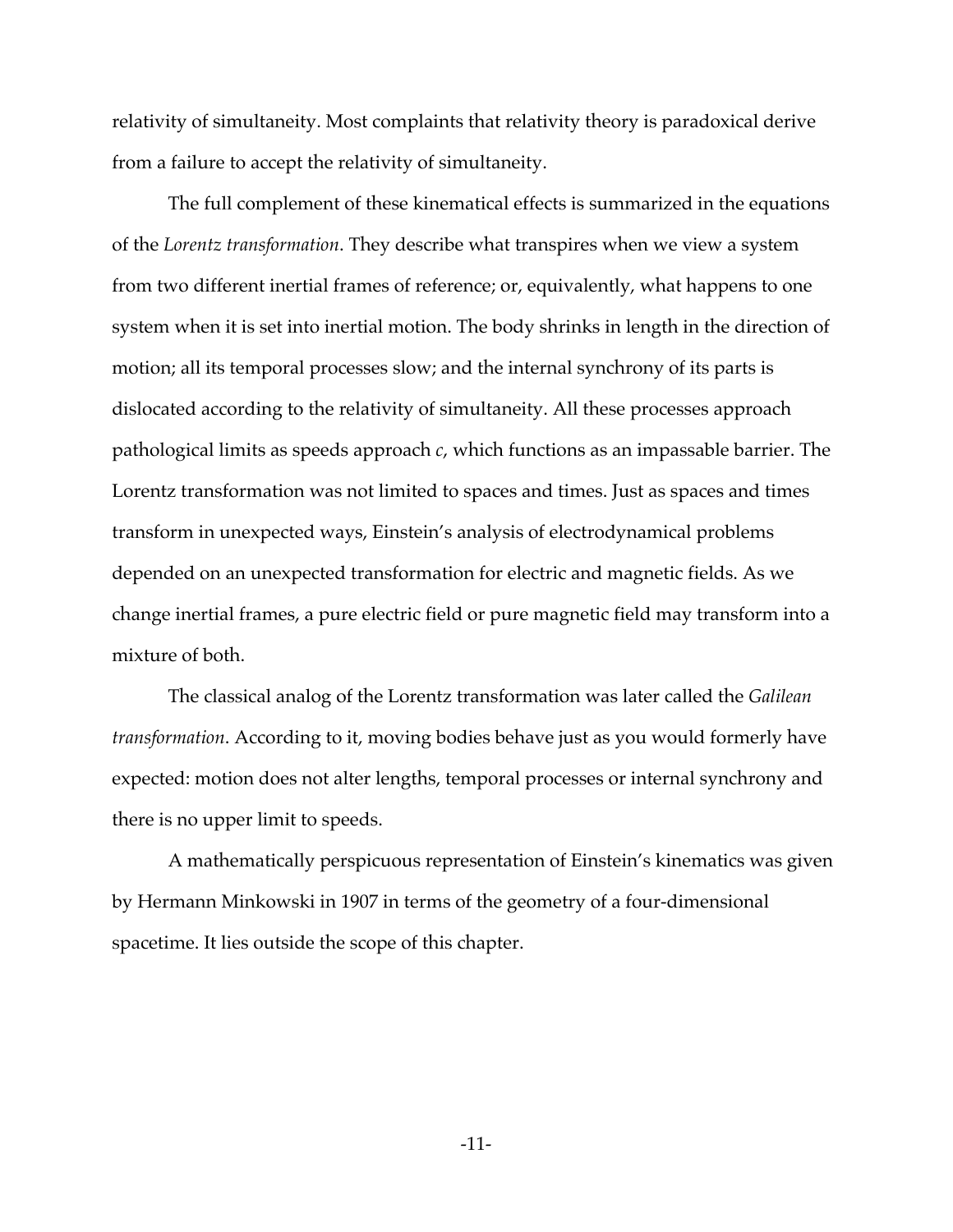## 3. Lorentz's Theorem of Corresponding States

### 3.1 Failing to see the ether wind<sup>6</sup>

While Newton's physics had conformed to the principle of relativity, the revival of the wave theory of light in the early 19th century promised a change. Light was now pictured as a wave propagating in a medium, the luminiferous ("light bearing") ether, which functioned as a carrier for light waves, much as the air does for sound waves. It seemed entirely reasonable to expect that this ether would provide the state of rest prohibited by the principle of relativity. As the earth moves through space, a current of ether must surely blow past. A series of optical experiments were devised to detect the effects of this ether wind. The curious result in experiment after experiment was that no such result could be found. All "first order" experiments, that is, ones that required the least sensitivity of the apparatus, yielded a null result.<sup>7</sup> This failure could be explained by a simple result, the Fresnel ether drag. The speed of light in an optically dense medium (like glass) with refractive index *n* is *c/n*. What would the speed of the light be if that medium moves with some speed *v* in the same direction? Will that speed be fully added to that of light? Fresnel proposed that only a portion would be added, precisely  $v(1-1/n^2)$ , imagining that the ether is partially dragged by the medium. It has to be just that factor. It turns out that if the ether is dragged by just that amount, then no first order experiment can reveal the ether wind.

By the middle of the 19th century, the problem was enlarged by Maxwell's discovery that light was actually a wave propagating in the electromagnetic field. Maxwell's theory was also based on an ether that carried the electric and magnetic fields of his theory and it too supplied a state of rest prohibited by the principle of

-12-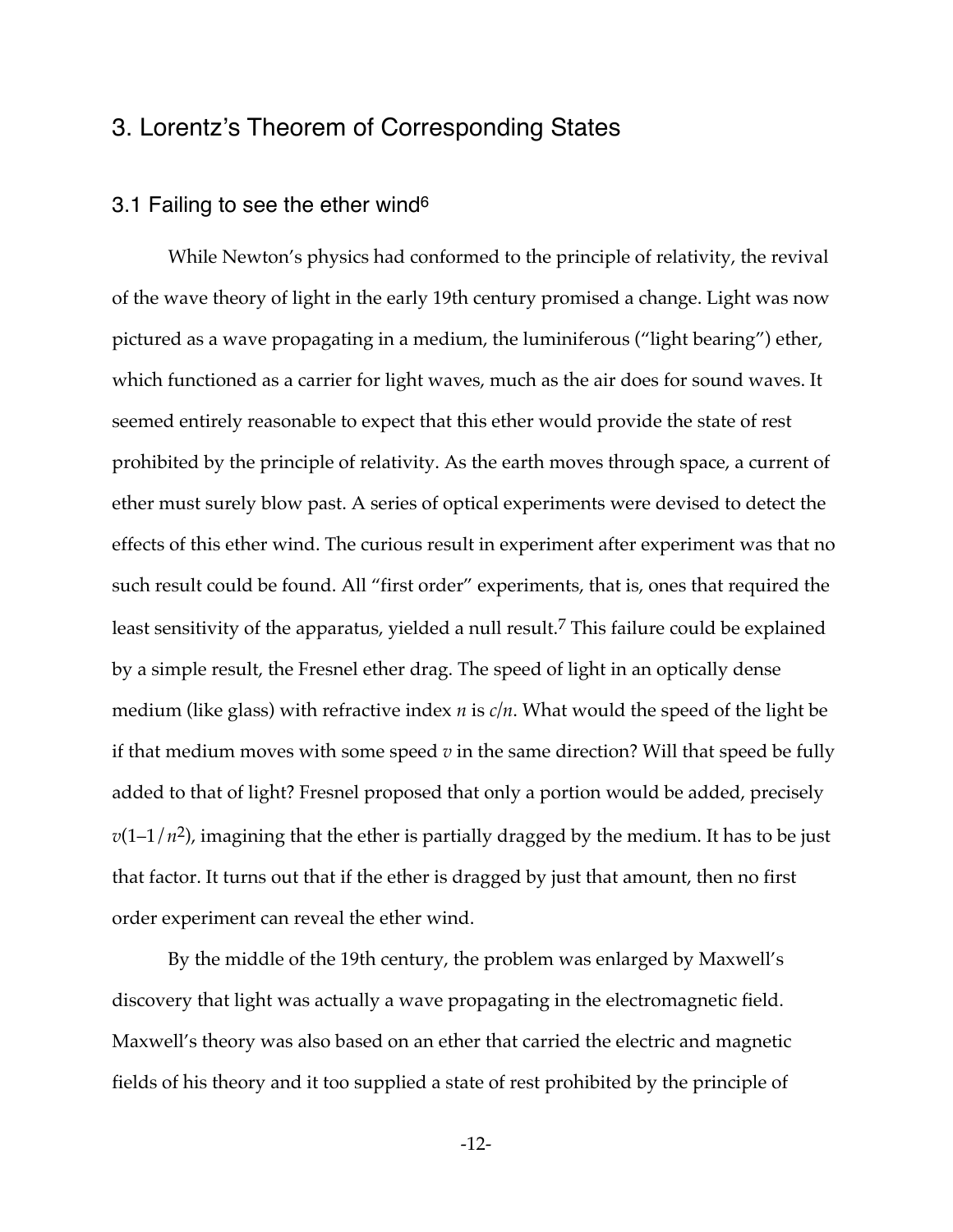relativity. The problem of explaining why no ether wind was detectable became part of a larger problem in electrodynamics. It became more acute when the Michelson-Morley experiment of 1887, the first second order experiment, detected no ether wind. By 1903, Trouton and Noble had carried out a fully electrodynamic second order experiment, again with a null result. (See Janssen, 1995, Ch. 1.)

#### 3.2 A challenging problem in electrodynamics

The task of accommodating electrodynamics to these null results was undertaken by the great Dutch physicist, Henrik A. Lorentz. In a series of papers in the 1890s and early 1900s, he was able to show that Maxwell's electrodynamics should not be expected to yield any positive result in these experiments. The computational task he faced was formidable. To arrive at his result, he needed a systematic comprehension of moving systems in electrodynamics. Motion immensely complicates electrodynamics. Take, for example, the basic entity of his electrodynamics, the electron, which he modeled as a sphere of electric charge surrounded by an electric field **E**. As long as it is at rest in the ether, it could be analyzed merely by looking at the electrostatic forces between each of the parts of the electron. But once the electron is set in motion through the ether, each part becomes a moving charge; and a moving charge is an electric current; and an electric current generates a magnetic field **H**; and that magnetic field acts on moving charges. See Figure 5. A thorough analysis is messy and eventually shows that the electron must be contracted slightly in its direction of motion.

-13-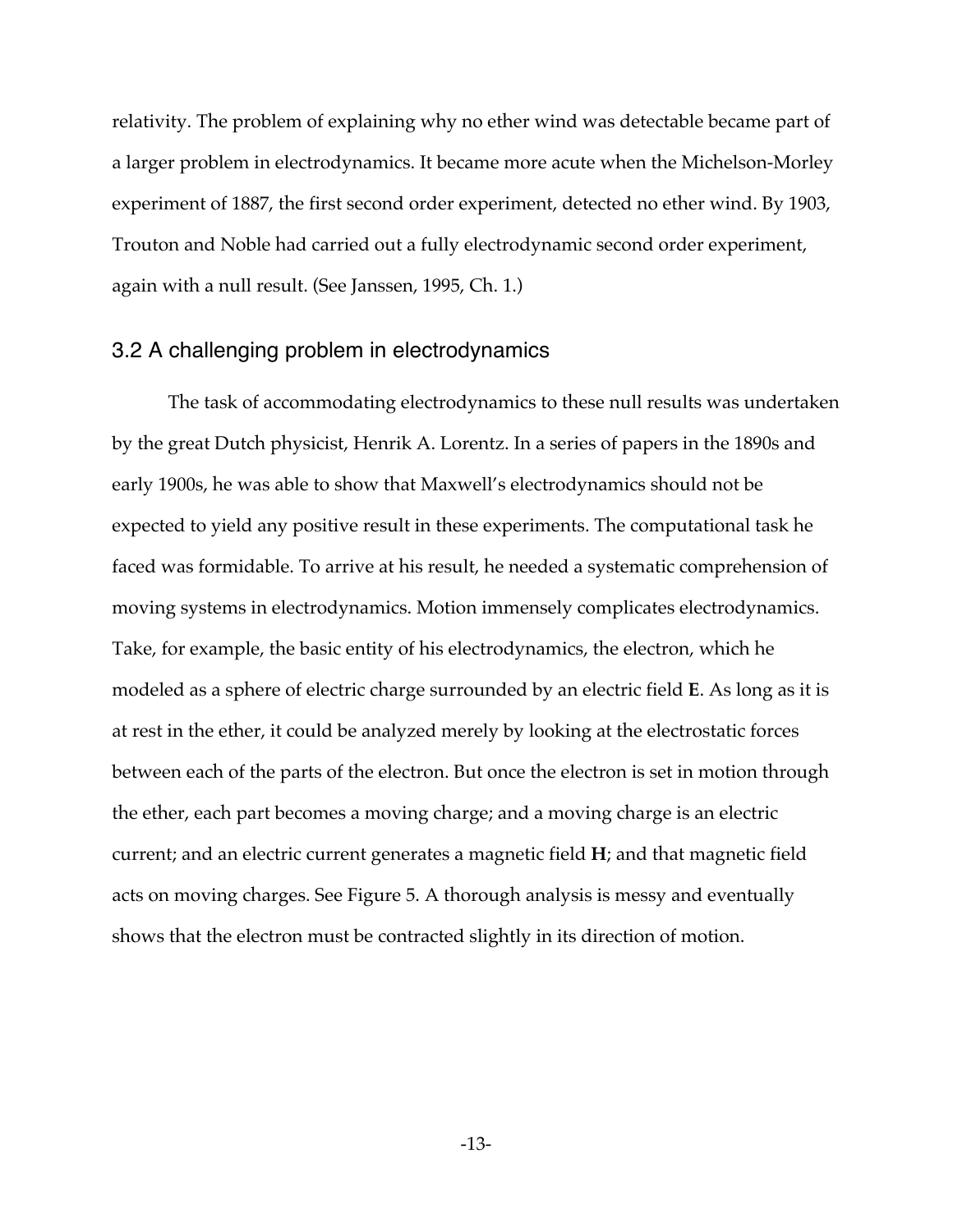

Figure 5. Lorentz's electron at rest and in motion

The problem of computing the behavior of moving systems had been immeasurably easier in Newtonian physics since it conformed to the principle of relativity. The principle could be used to convert hard problems in moving systems into easy problems in systems at rest. Suppose, for example, that that we want to know if a rapidly moving asteroid can gravitationally capture a satellite. What initial speed should we give the satellite so that capture is possible?



Figure 6. A hard problem in Newtonian physics

The problem is solved by first solving a much easier problem: if the asteroid were at rest, is such a capture possible? Obviously, yes. What initial speed is needed? Computing it is the easiest problem in celestial mechanics.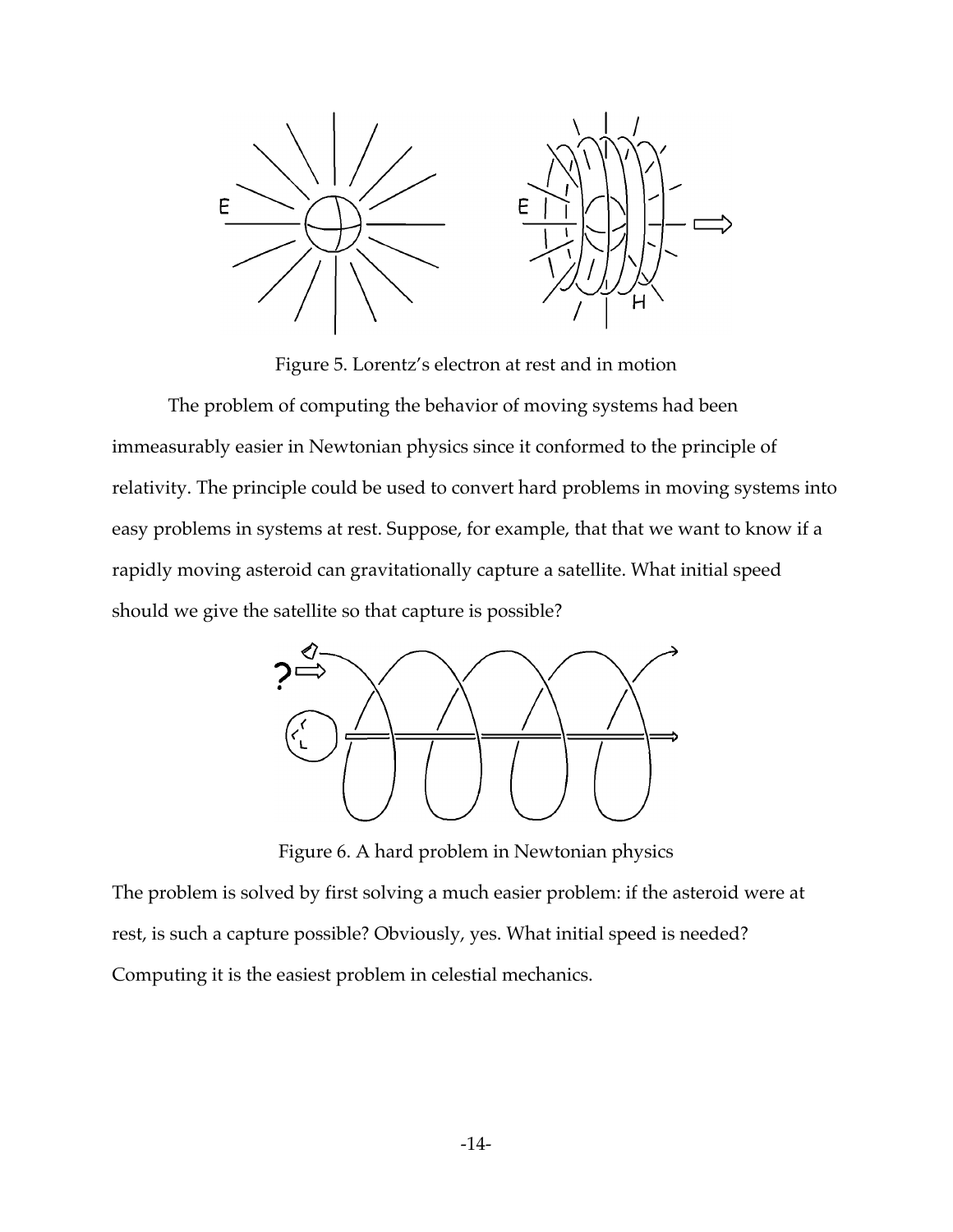

Figure 7. An easy problem in Newtonian physics.

But once we have solved the easy problem, we have also solved the hard problem, for the principle of relativity tells us that we recover a full description of a moving asteroid with its satellite by merely taking the easy case of the asteroid at rest and setting it into uniform motion by means of a Galilean transformation.

### 3.3 The theorem8

What Lorentz needed urgently was some computational device like the principle of relativity so he could find solutions of Maxwell's equations easily for moving systems. But Maxwell's electrodynamics does not conform to the principle of relativity. Its equations hold only in a frame of reference at rest in the ether. Lorentz's ingenious discovery was a theorem in Maxwell's electrodynamics that mimicked the principle of relativity sufficiently for his purposes. The principle of relativity says that one can generate new systems compatible with the laws of nature by taking one solution and constructing *identical* uniformly moving copies. Lorentz saw that essentially the same thing could be done with Maxwell's electrodynamics. One could start with a solution of Maxwell's equations and produce oddly *distorted* moving copies of them. If one used just the right distortions, one would be assured that the new systems, the "corresponding state" of the old system, would also solve Maxwell's equations.

-15-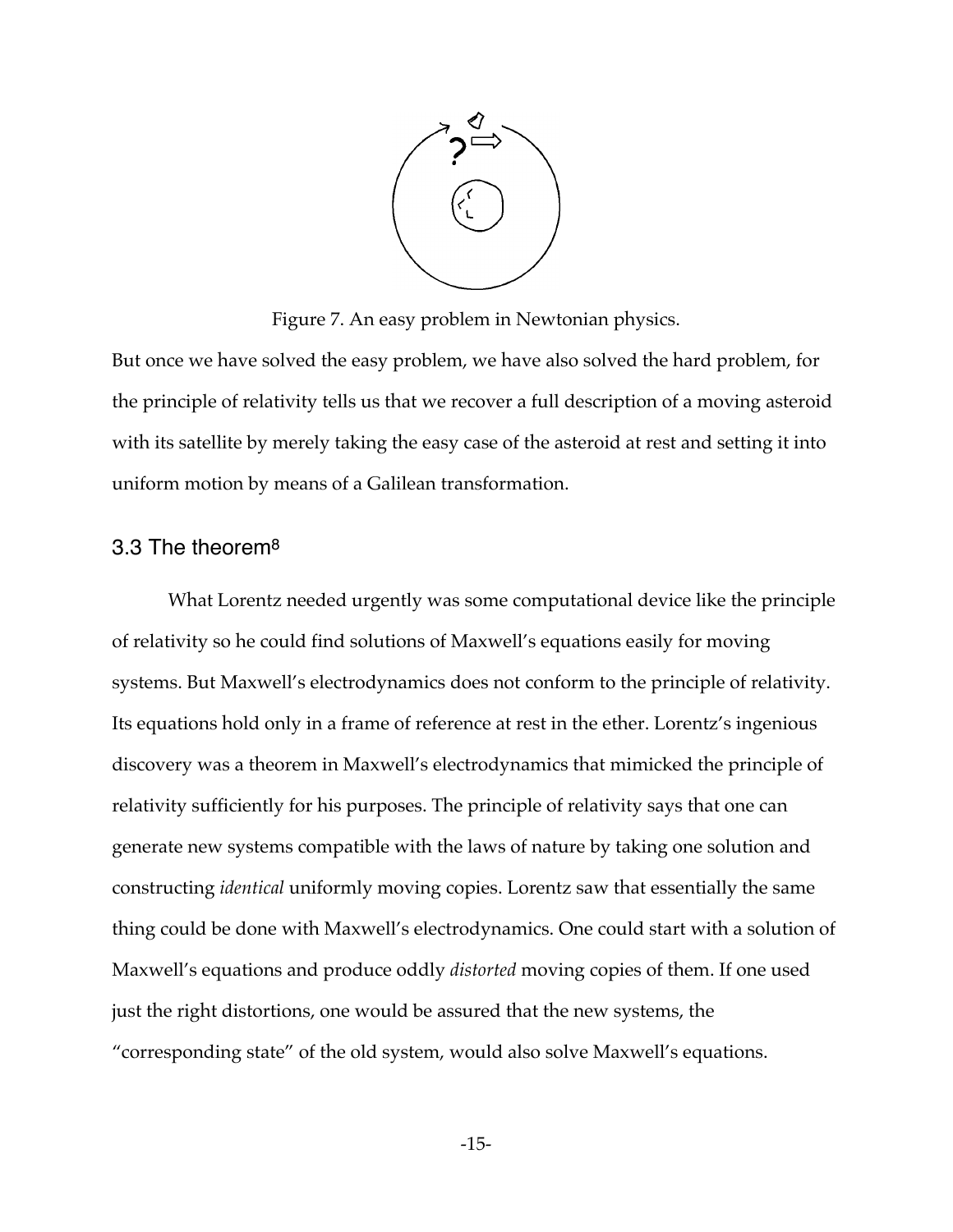The rules Lorentz specified should not be a surprise. They are just the Lorentz transformation described above in Section 2. But Lorentz did not give them Einstein's interpretation. They were merely artifices whose quite odd form was fixed by Maxwell's equations and justified solely by the fact that they enabled construction of new solutions from old. The largest (first order) effect was a dislocation of the internal synchrony of the parts of the system that we now know as the relativity of simultaneity. For Lorentz, the rule was simply the assembly of a new system from the parts of the old, sampled at different times. The sampling rule was governed by his notion of "local time"—a sampling time that varied with the spatial location (hence "local"). Other first order effects included odd transformations of fields: a pure electric field, such as the one surrounding an electron at rest, would become a mixture of electric and magnetic fields, just as shown in Figure 5. This first order transformation was developed in Lorentz's (1895) *Versuch*. Higher order effects soon followed and were codified in Lorentz (1904) They included the slowing of all temporal processes and the contraction of lengths in the direction of motion. (Einstein did not know of this later paper when he wrote his own on special relativity.)

With these rules and his theorem, Lorentz was able to compare systems moving and at rest in the ether and show that no existing experiment could decide which was at rest and which was moving. His device of local time was adequate for all first order experiments, including the recovery of the Fresnel drag coefficient (though not the interpretation of a dragged ether). The higher order contraction was sufficient for the Michelson-Morley experiment.

We can see just how Lorentz used these rules to describe electrons in motion. He solved the easy problem of electrons at rest and used the transformation to form its corresponding state, a contracted moving electron surrounded by a magnetic field. This

-16-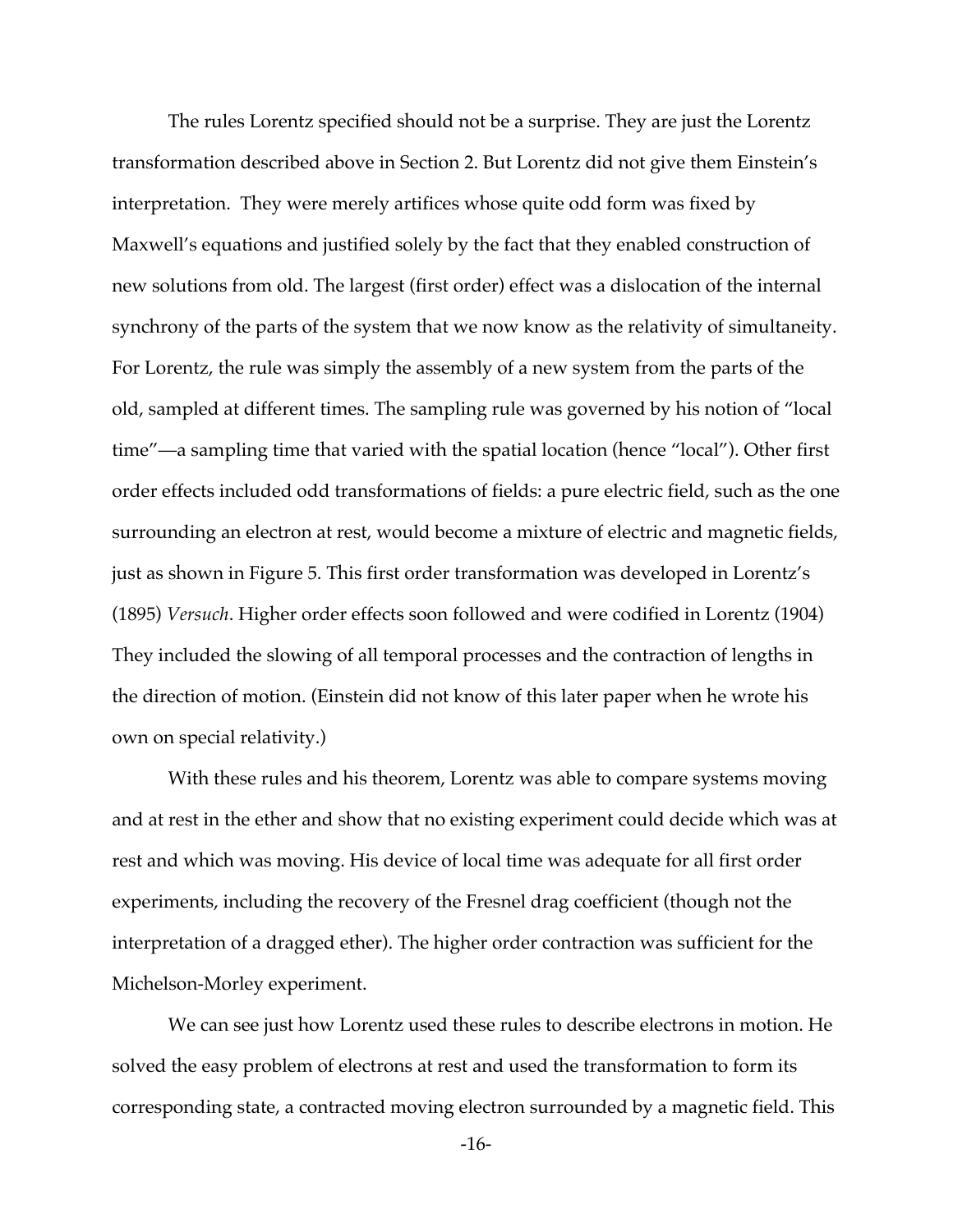example reveals an important complication. The electron at rest in Figure 5 cannot be governed solely by electromagnetic forces. Since like charges repel, another otherwise unknown, non-electromagnetic force must be present in order to hold all the parts of the electron together and prevent it blowing itself apart. How might this force transform? Lorentz made the natural supposition that it would transform just like electric and magnetic forces do under his Lorentz transformation. Only then could the contracted, moving electron of Figure 5 be recovered. This was a weak point of Lorentz's account for he was required to make presumptions about forces whose nature was quite unknown to him. The resulting contraction also happens to be the same length contraction used to explain the Michelson-Morley experiment, where it is sometimes called the Lorentz-Fitzgerald contraction. The awkwardness surrounding its introduction has led to suggestions that Lorentz's account is *ad hoc*. A better assessment is given by Janssen (2002, 2002a), who urges that the superiority of Einstein's treatment lies in its giving a single explanation for what is otherwise an odd coincidence. Einstein shows us that forces of all types must transform alike because they inhabit the same space and time.

## 4. Einstein's Path to Special Relativity9

## 4.1 The magnet and conductor thought experiment

The decisive moment in Einstein's path to special relativity came when he reflected on the interaction of a magnet and conductor in Maxwell's electrodynamics. The outcome was of such enduring importance that, years later when he wrote his 1905 paper on special relativity, this was the elementary consideration to which he gave pride of place in the paper's first paragraph.10 As far as Maxwell's theory is concerned,

-17-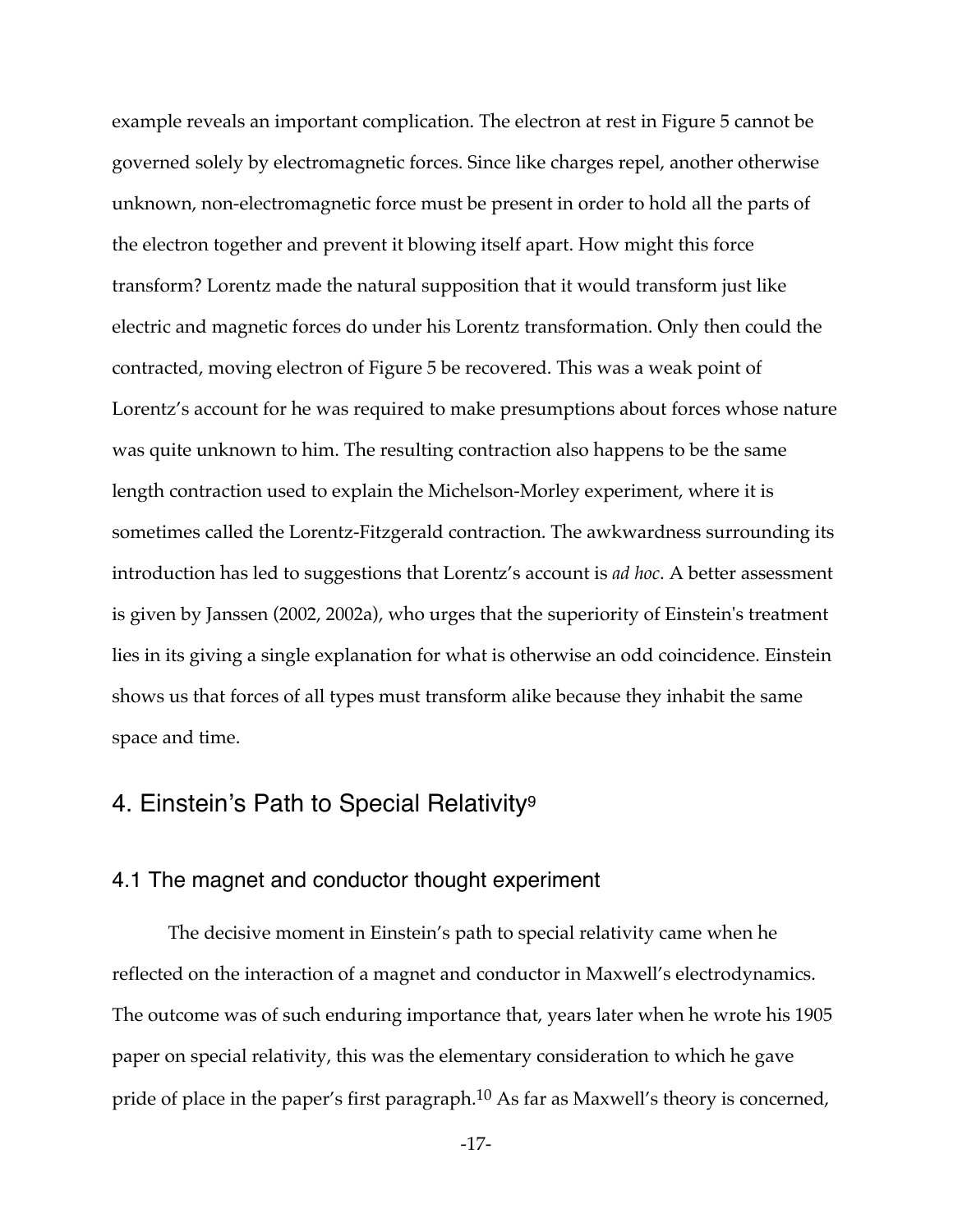the case of a magnet at rest in the ether is very different from that of one that moves. As shown in Figure 8 the magnet at rest is surrounded just by a static magnetic field **H**.



Figure 8. Magnet and conductor at rest in the ether

The moving magnet, however, is surrounded by both a magnetic field **H** and an electric field **E**. The latter arises from the complicated interactions between electric and magnetic fields in Maxwell's electrodynamics. At a point in space as the magnet moves past, the magnetic field will wax and wane. A time varying magnetic field induces an electric field, a new entity not present in the first case.



Figure 9. Magnet and conductor moving in the ether

Since the theory holds the two cases to be so distinct, one would expect that a simple measurement would distinguish them. The most straightforward would be to encircle the magnet with a conductor; that is, a wire with free charges in it that would be set in motion by the electric field to generate a measurable electric current. The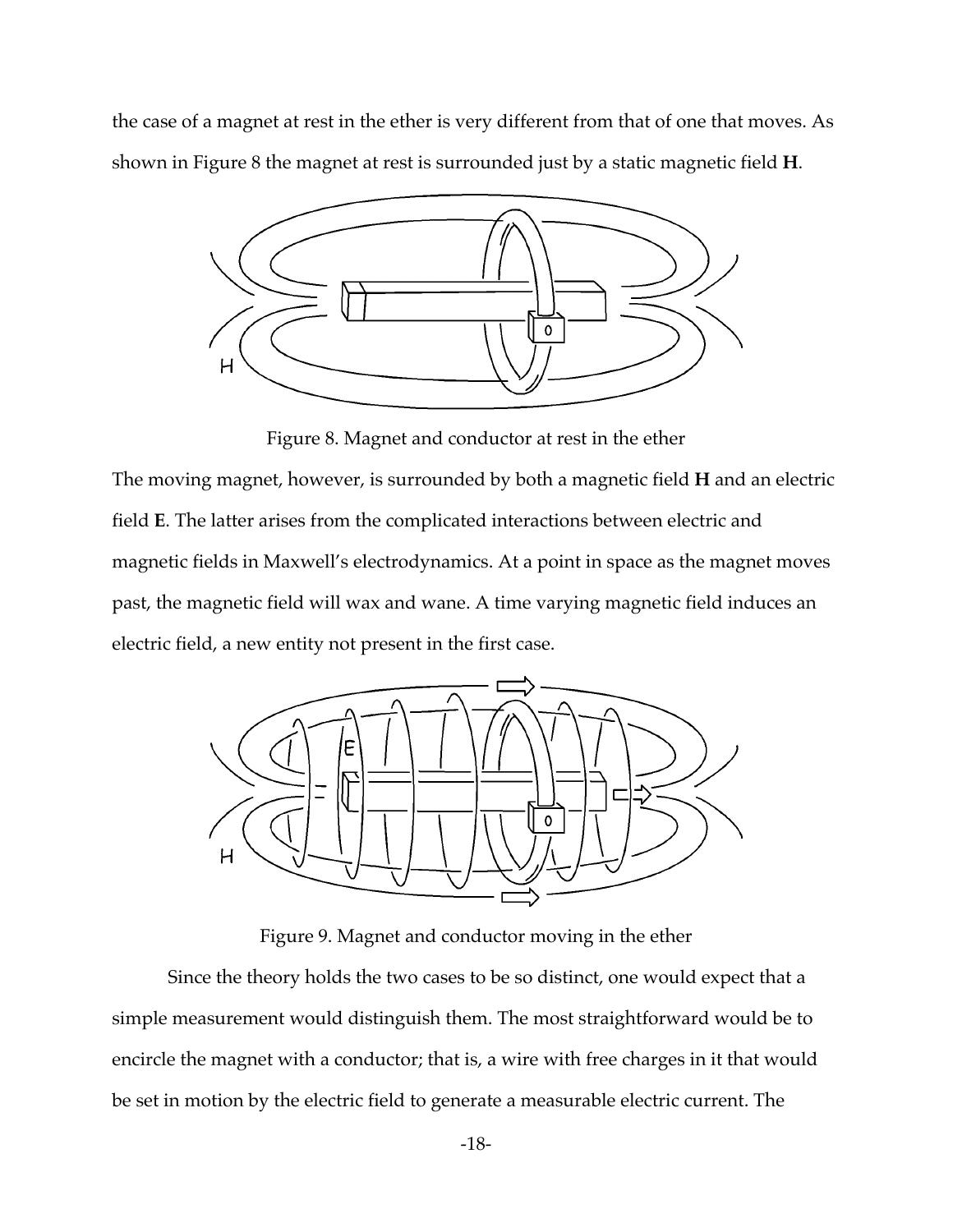conductor surrounding the magnet at rest would show no current; the conductor moving with the moving magnet would show a current and reveal its absolute motion. Or so one would expect. However another electrodynamical interaction intervenes. Since the charges of the moving conductor are themselves moved through the magnetic field, that field also exerts a force on them and produces a current. The two currents one due to the induced electric field, the other due to the motion of the charges in the magnetic field—are in opposite directions and turn out to cancel exactly. In both cases, there is no measurable current. Once again we have an experiment aimed at detecting motion in the ether, this time using a simple detector made from a magnet and a wire. And again we find a null result.

Einstein (1920) later recalled how disturbed he was by the tension between the theoretical account and experimental outcome:

The idea, however, that these were two, in principle different cases was unbearable for me. The difference between the two, I was convinced, could only be a difference in choice of viewpoint and not a real difference. Judged from the [moving] magnet, there was certainly *no* electric field present. Judged from the [ether], there certainly was one present. Thus the existence of the electric field was a relative one, according to the state of motion of the coordinate system used, and only the electric and magnetic field *together* could be ascribed a kind of objective reality, apart from the state of motion of the observer or the coordinate system. The phenomenon of magneto-electric

induction compelled me to postulate the (special) principle of relativity. The principle of relativity, which prevailed among the observables, had to be extended to the full theory. This thought experiment gave Einstein the means to do it. The existence of the induced electric field was no longer the immutable mark of a magnet

-19-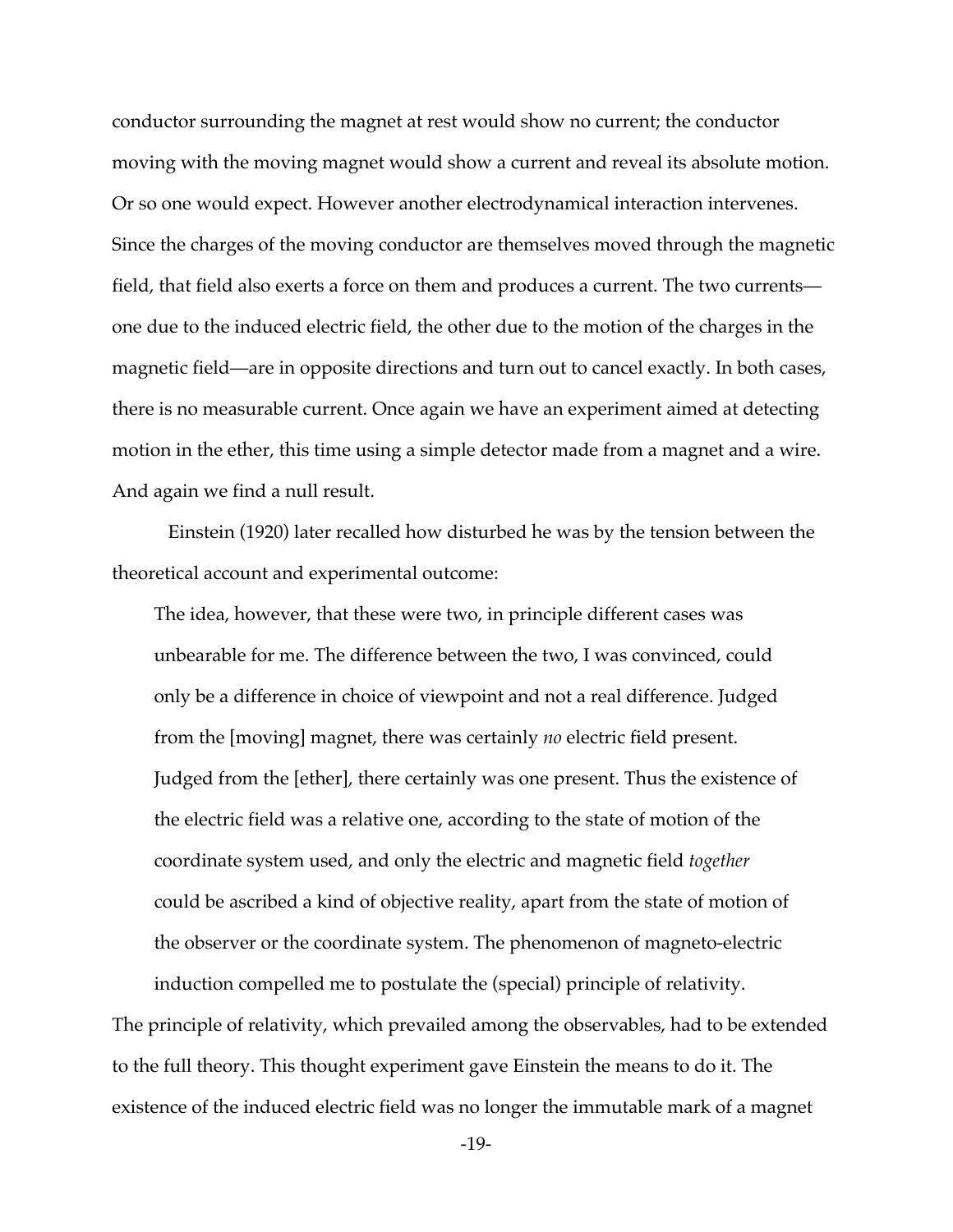truly in motion; it was now merely an artifact of motion relative to the observer. Whatever may be the magnet's inertial motion, an observer moving with it will see a pure magnetic field; an observer in another state of inertial motion will see a mixture of magnetic and electric fields. That is just what moving magnetic fields look like, Einstein supposed—just as, in the later special theory of relativity, observers see moving clocks slow and rods shrink, while co-moving observers do not.

#### 4.2 Field transformations and the relativity of simultaneity

With this notion of field transformations, Einstein had created a potent device and it remained of central importance. For it was how Einstein would finally show in 1905 that Maxwell's electrodynamics conformed to the principle of relativity after all. The difficulty Einstein faced, however, was that no fully relativistic formulation of Maxwell's electrodynamics was possible just using this new device of field transformations. It had to be coupled with the novel account of space and time in special relativity. A simple thought experiment—*not* due to Einstein—shows that the device of field transformations requires Einstein's later notion of the relativity of simultaneity if it is to be implemented in a relativized Maxwell's theory.<sup>11</sup>

Consider a very long coil of wire with a rectangular cross section. When a current is passed through the coil, a uniform magnetic field **H** appears inside, with the magnetic field running along the axis of the coil. The wire consists of a lattice of immobile positive charges, with the current due to the motion of negatively charged electrons. The density of positive and negative charges will balance exactly so the wire carries no net charge. A section through the coil is shown in Figure 10, as it is seen by the "co-moving observer," an observer who moves with the coil.

-20-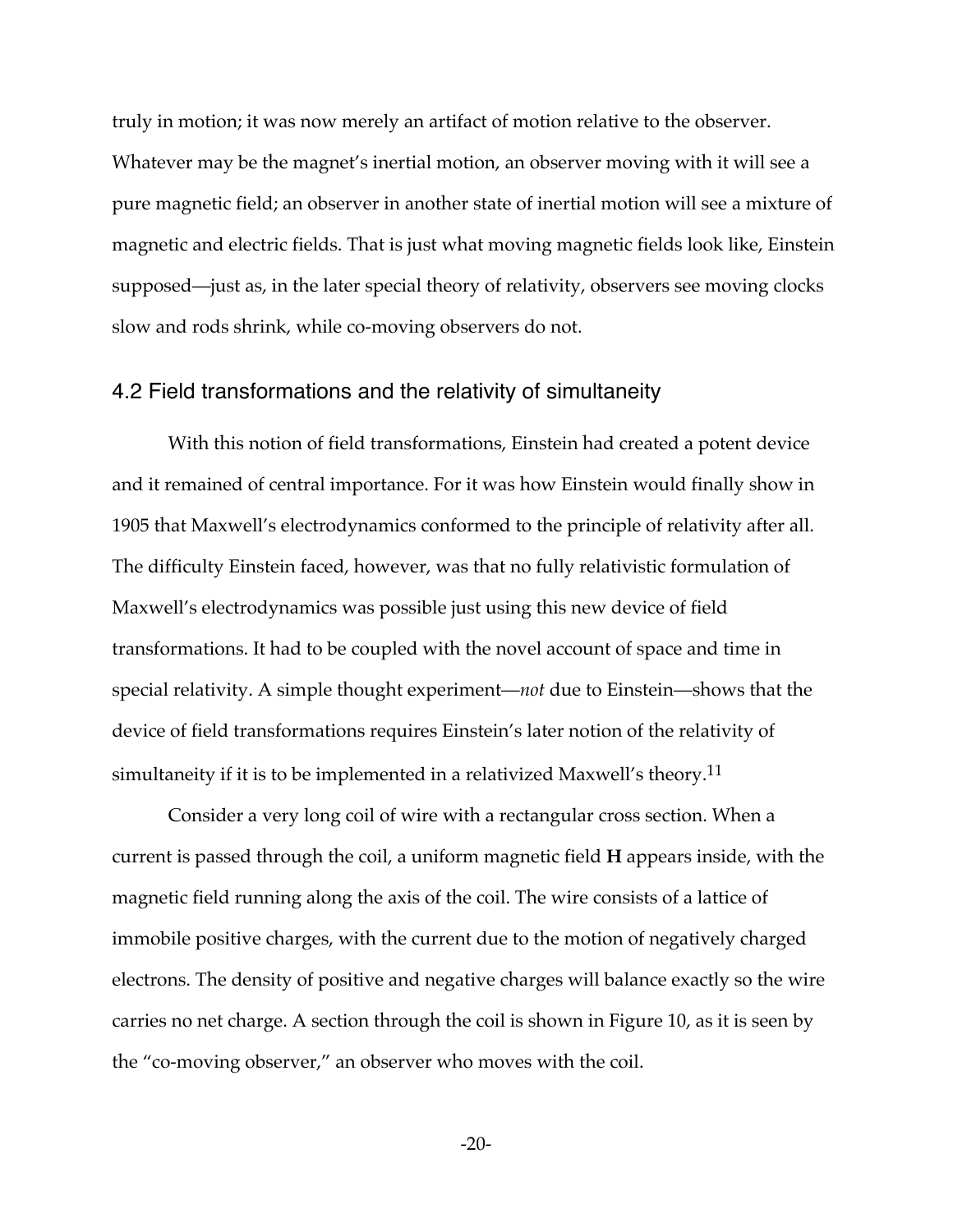

Figure 10. Magnetic field inside a coil as seen by a co-moving observer We now set the coil into uniform motion. Figure 11 shows how it will appear to a "resting observer," that is, one who remains at rest while the magnet moves past. Following Einstein's prescription, a resting observer will see an induced electric field **E**  associated with the magnetic field. From the case of the magnet and conductor (Figure 9 above) we can see that the induced electric field will be perpendicular to both the magnetic field and the direction of motion. Since the magnetic field is uniform, the induced electric field will be uniform as well and it will run from the bottom of the coil to the top. Since there is no magnetic field outside an infinitely long coil, the electric field lines of force will terminate in the wire. Maxwell's theory is clear on what that means: electrical lines of force can only terminate in charges. The result is that the top of the coil carries a net negative charge and the bottom a net positive charge, both of which are not seen by the co-moving observer.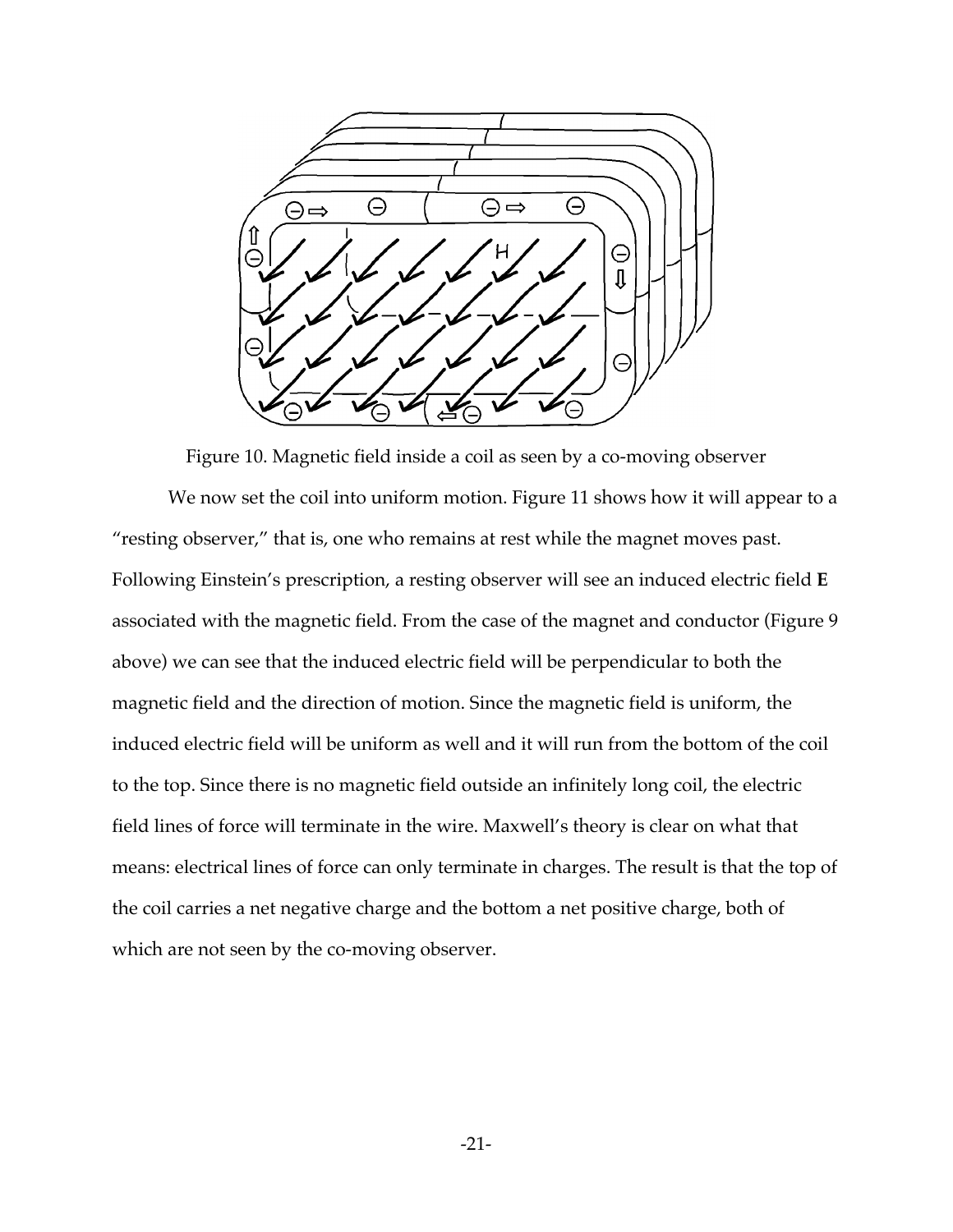

Figure 11. Induced electric field inside a moving coil

How can this happen? The co-moving observer judges the current carrying electrons to take the take the same time to move from left to right as from right to left. The resting observer does not. They take more time to traverse the coil in the left to right direction (with the motion) and less in the other direction (against the motion). As a result, there is an accumulation of negative charges on the top and dilution of negative charges on the bottom of the coil, yielding net negative and positive charges respectively. 12

This difference of traversal times cannot happen in classical (Galilean) kinematics. If one observer judges the two traversal times to be equal, then so must all observers. The difference can arise in special relativistic kinematics; it is a direct expression of the relativity of simultaneity. We have already seen it above for light signals. The platform observer of Figure 1 judges the traversal times of light signals over the platform to be the same in both directions. The moving observer judges the traversal times to conform to Figure 2; they are not the same. This disagreement

-22-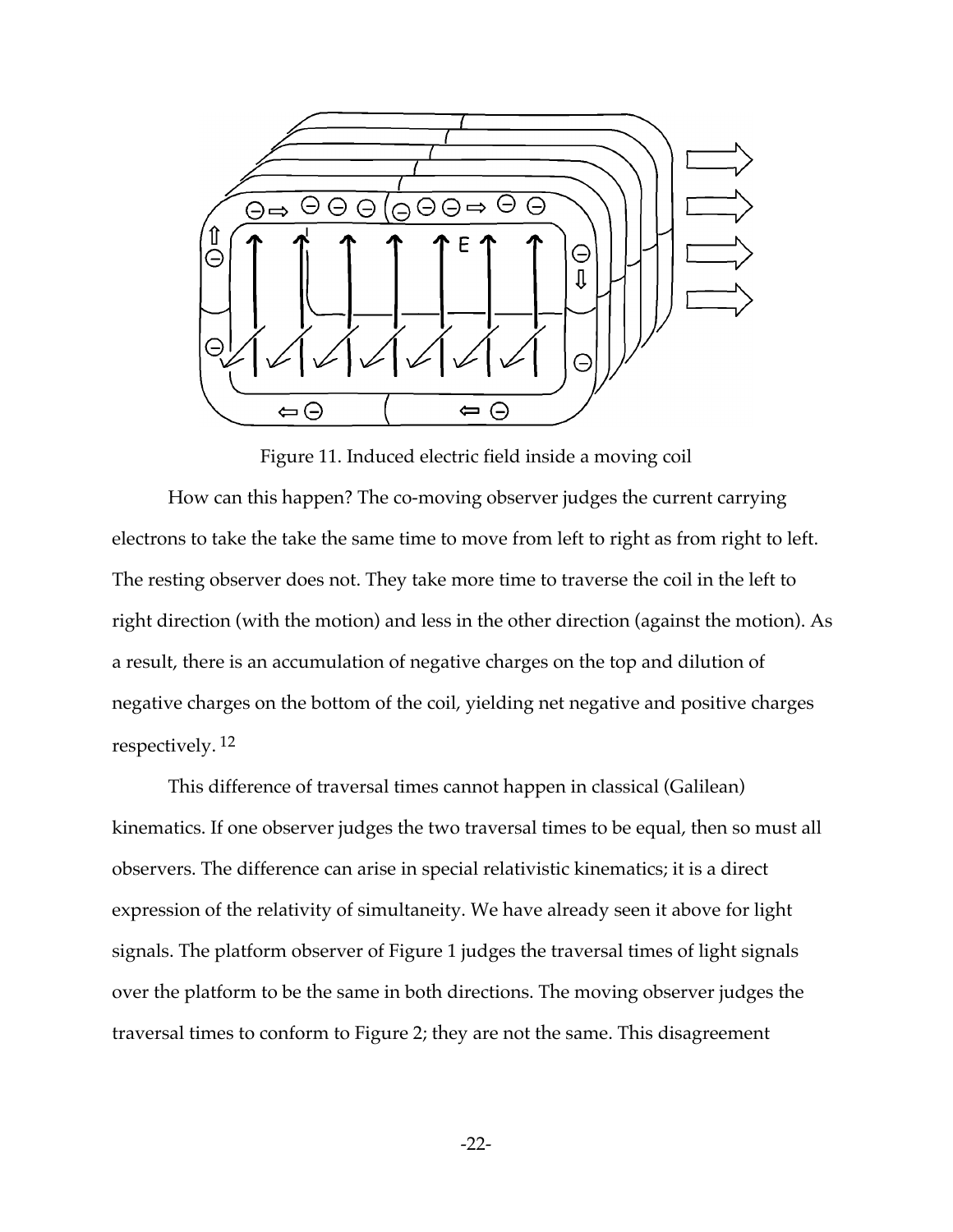immediately leads to their differing judgments concerning the simultaneity of the events at A and B; that is, to the relativity of simultaneity.

This thought experiment shows that sufficient pursuit of Einstein's device of field transformations in Maxwell's electrodynamics must eventually force the relativity of simultaneity. The device cannot be used satisfactorily for the realizing of the principle of relativity until Einstein adopts the novel account of space and time of special relativity. The thought experiment is not Einstein's. We do not know the precise path that Einstein took from these field transformations to the space and time transformations of special relativity. He may have used physical reasoning such as in the thought experiment. Or he may have arrived at the result by mathematical analysis of the formal properties of Maxwell's equation, much as we might imagine Lorentz doing. Or he may have used both. We do know, however, that it took years and that several other considerations entered.

### 4.3 Einstein considers an emission theory of light

Einstein could not see how to formulate a fully relativistic electrodynamics merely using his new device of field transformations. So he considered the possibility of modifying Maxwell's electrodynamics in order to bring it into accord with an emission theory of light, such as Newton had originally conceived. There was some inevitability in these attempts, as long as he held to classical (Galilean) kinematics. Imagine that some emitter sends out a light beam at *c*. According to this kinematics, an observer who moves past at *v* in the opposite direction, will see the emitter moving at *v* and the light emitted at *c*+*v*. This last fact is the defining characteristic of an emission theory of light: the velocity of the emitter is added vectorially to the velocity of light emitted.

-23-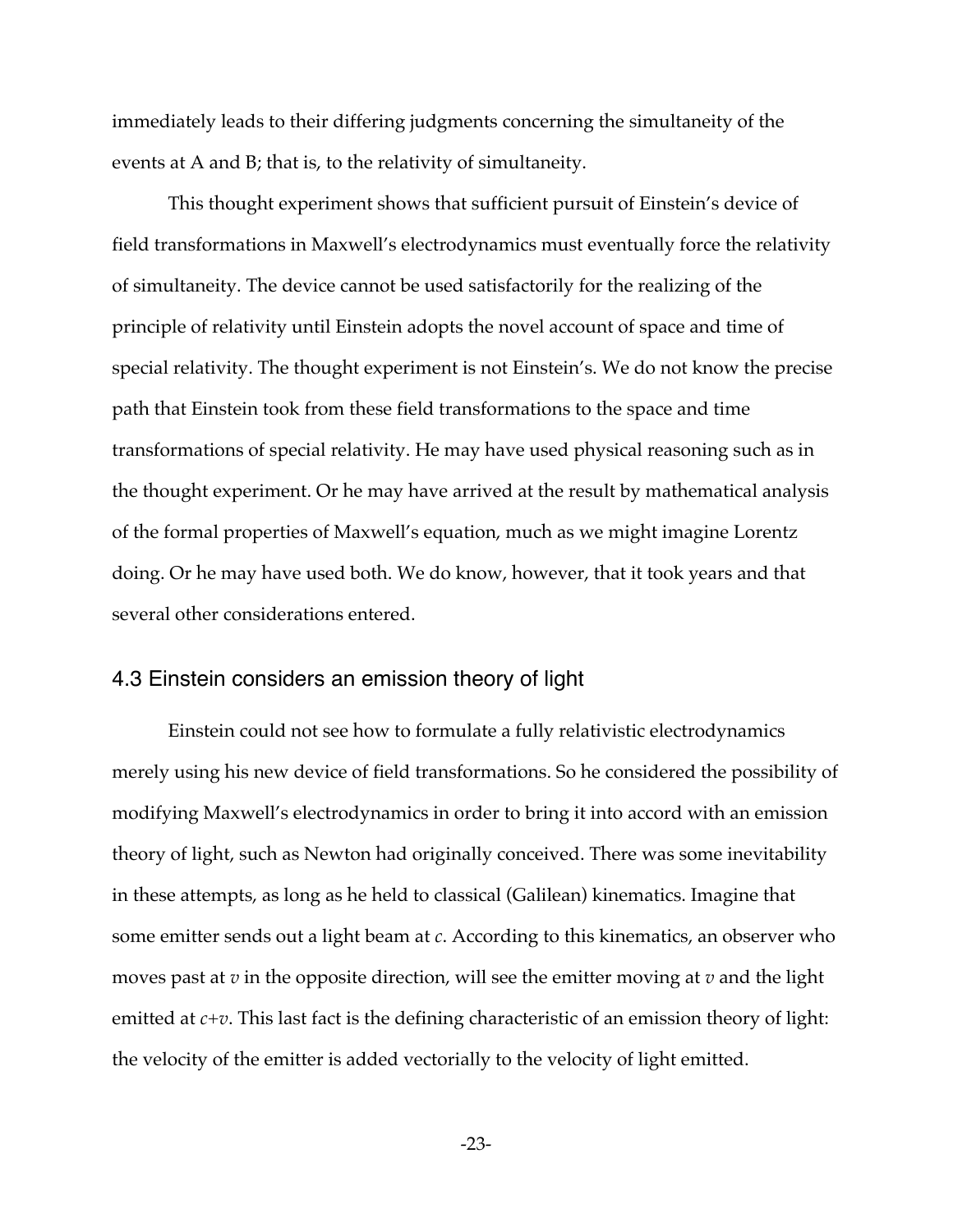Einstein ran into numerous difficulties in his explorations of an emission theory. The principle difficulty, however, was this: if the emission theory was to be formulated as a field theory in which light is fully described as a propagating wave, then a light wave must somehow encode within it the velocity of its emitter, so that the theory could assign the correct velocity of propagation to each wave. No such encoding seemed possible, however, since experience showed that light waves were fully characterized simply by their intensity, color and polarization.

That no field theory can do this is not immediately obvious. My conjecture (Norton, 2003, §§5-6) is that Einstein's objections to an emission theory of light can be made transparent through a celebrated thought experiment that he first hit upon at the age of 16 and whose continuing cogency for Einstein would otherwise be unclear. As reported in his *Autobiographical Notes* (1949, p. 49-50) and elsewhere, he imagined chasing a beam of light at *c*. The result would be the observing of an electromagnetic waveform, frozen in space. "There seems to be no such thing, however," Einstein retorted, "neither on the basis of experience nor according to Maxwell's equations." Yet the retort is untroubling to an ether theorist. Maxwell's equations *do* entail quite directly that the observer would find a frozen waveform; and the ether theorist does not expect frozen waveforms in our experience since we do not move at the velocity of light in the ether. Why, then, was the thought experiment singled out for special attention in Einstein's recollections if its cogency is so doubtful?

The cogency becomes apparent if we place the thought experiment in Einstein's investigations of an emission theory of light. According to an emission theory, we should find frozen or slowed light waveforms if there are any sources of light moving sufficiently rapidly with respect to us. But we don't—just as Einstein remarked in his thought experiment. Even if we don't find them, the possibility of these static

-24-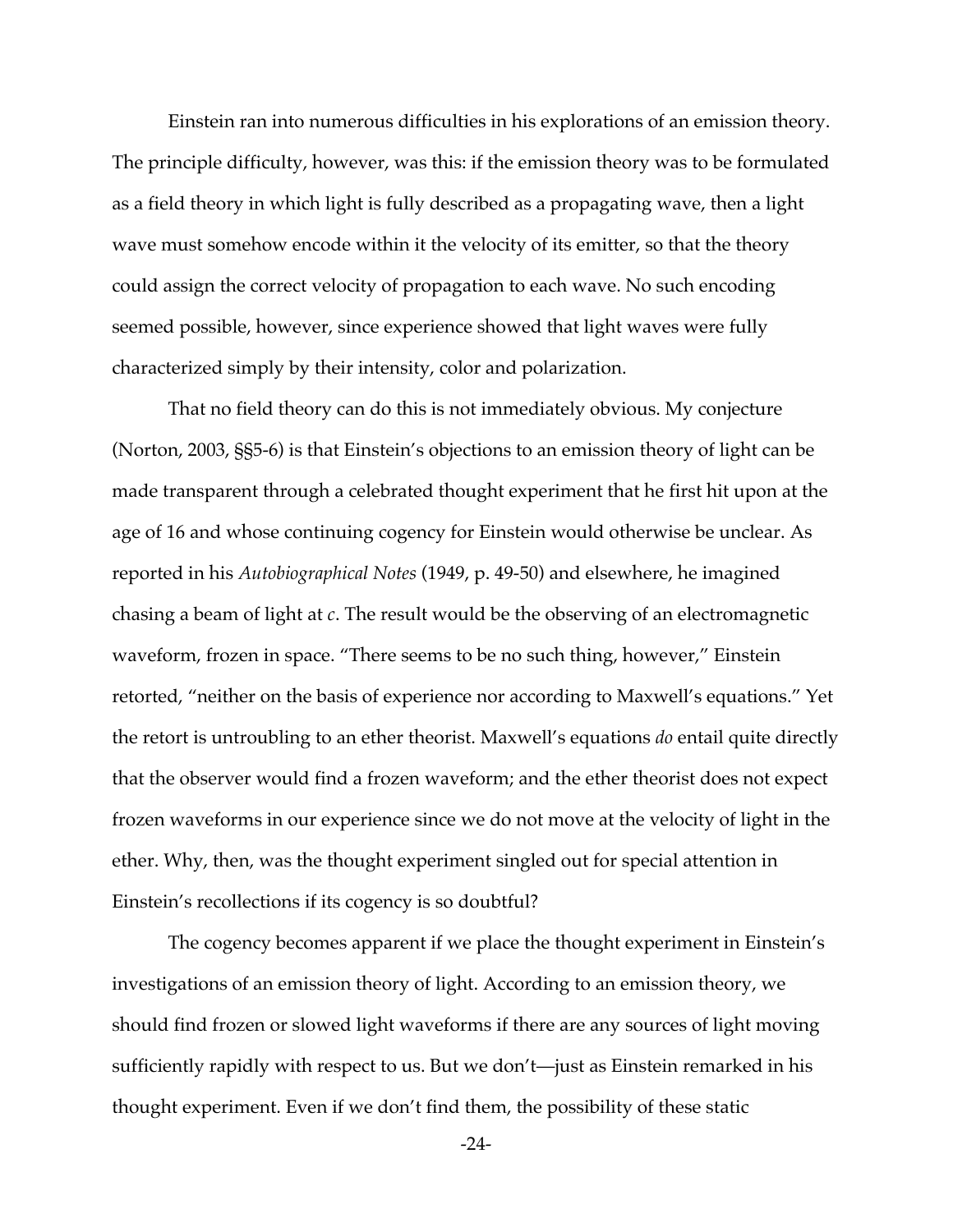waveforms must be admitted by an emission theory if it is also a field theory. Now the sorts of static electric and magnetic fields possible were then well understood. Their investigation involved none of the relativistic complications of motion, rapid or otherwise. So an emission theory would have to agree with then current theories of electrostatics and magnetostatics, as Maxwell's theory did. In agreement with these theories, Maxwell's theory prohibits frozen waveforms--just as Einstein remarked in his thought experiment—and so also should a viable emission theory.

Finally a field theory, patterned even loosely after Maxwell's theory, will use the present state of a wave to determine its velocity of propagation. This is what allows field theories to be deterministic, so that according to them the present can determine the future. Yet just such determination is denied by an emission theory if it is also a field theory. If the present state of a light wave is determined fully by its intensity, color and polarization, it can have any velocity of propagation. As Einstein's thought experiment shows, it is even possible to have the extreme case of a completely frozen wave with no velocity of propagation; we merely need to move an observer at *c* with respect to the light's source. If an emission theory can be formulated as a field theory, it would seem to be unable to determine the future course of processes from their state in the present. As long as Einstein expected a viable theory of light, electricity and magnetism to be a field theory, these sorts of objections would render an emission theory of light inadmissible.

### 4.4 Return to Maxwell's theory

The early fruitlessness of Einstein's device of field transformations and his failed attempts to modify Maxwell's theory are just two episodes extracted from nearly a decade of thought on the problem of relative motion in electrodynamics. That thought

-25-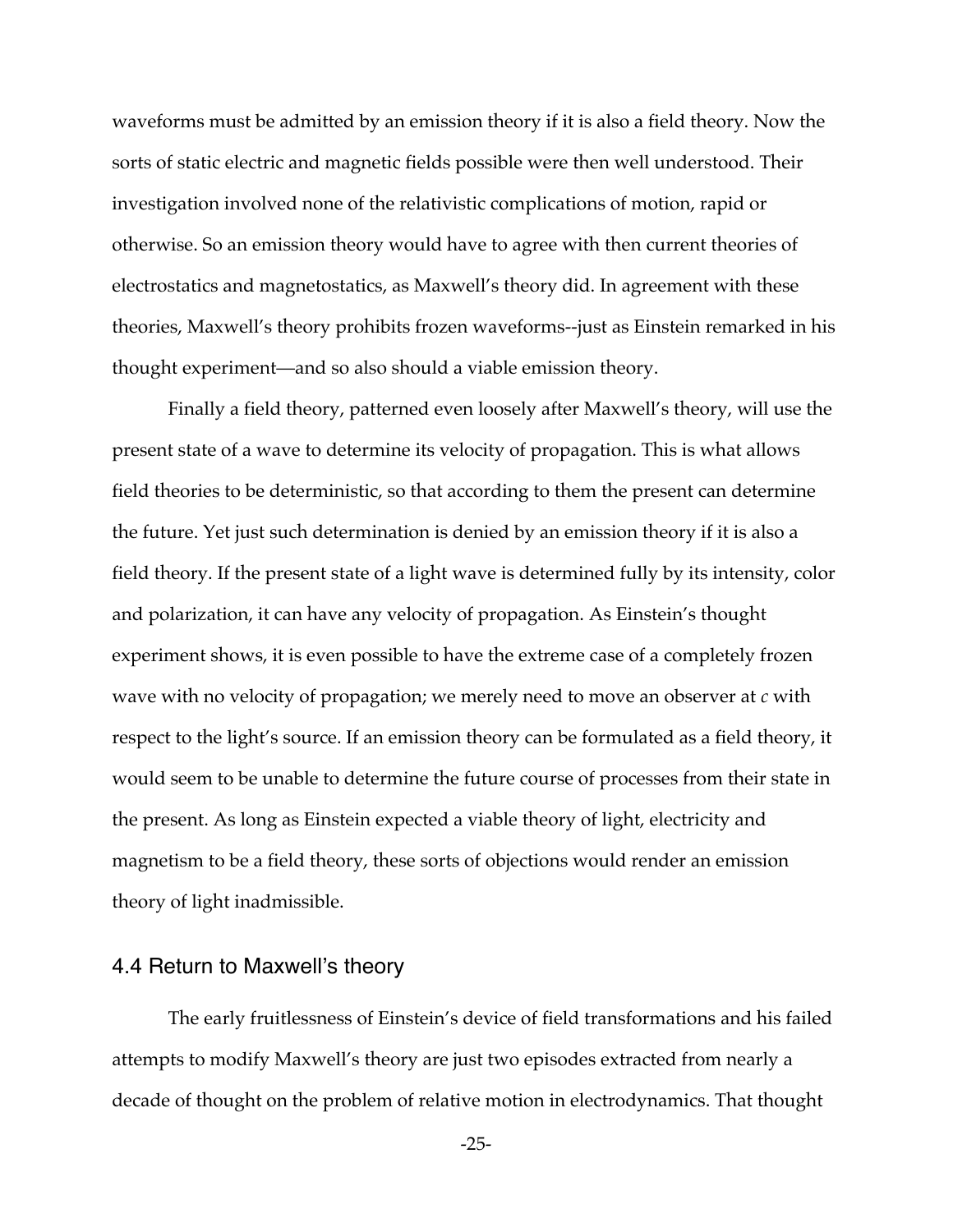must also have been entangled with his other investigations of what would become the light quantum hypothesis and the associated ebbing of his confidence in the exact validity of Maxwell's theory. Einstein recalled his reaction to these doubts and failures in his *Autobiographical Notes* (1949, p.49):

Gradually I despaired of the possibility of discovering the true laws by means of constructive efforts based on known facts. The longer and more desperately I tried, the more I came to the conviction that only the discovery

of a universal formal principle could lead us to assured results. So he sought a theory that merely restricted the possibilities by means of principles whose grounding was secure. That decision brought special relativity to us as a theory founded on two postulates. In the light postulate, Einstein recorded one thing of which he had become sure. An emission theory fails. As he wrote in his 1905 paper "light is always propagated in empty space with a definite velocity *c which is independent of the state of motion of the emitting body*."

As the walls closed in, Einstein was brought to his final crisis. In a story that has been often told (e.g. Stachel, 2002, p. 185), Einstein visited his friend Michele Besso some five or six weeks prior to the completion of the 1905 paper, bringing his struggle with him. The next day, he reported with glee to his friend that he had found the solution, the relativity of simultaneity. He recalled in his *Autobiographical Notes* (1949, p. 51) how his analysis had been decisively furthered by reading the philosophical writings of David Hume and Ernst Mach. While Einstein did not elaborate on how they assisted him, it is not hard to guess. Both Hume and Mach stress that concepts are only warranted in so far as they are anchored in experience. Einstein now saw that the classical notion of time incorporated a concept of absolute simultaneity that had no

-26-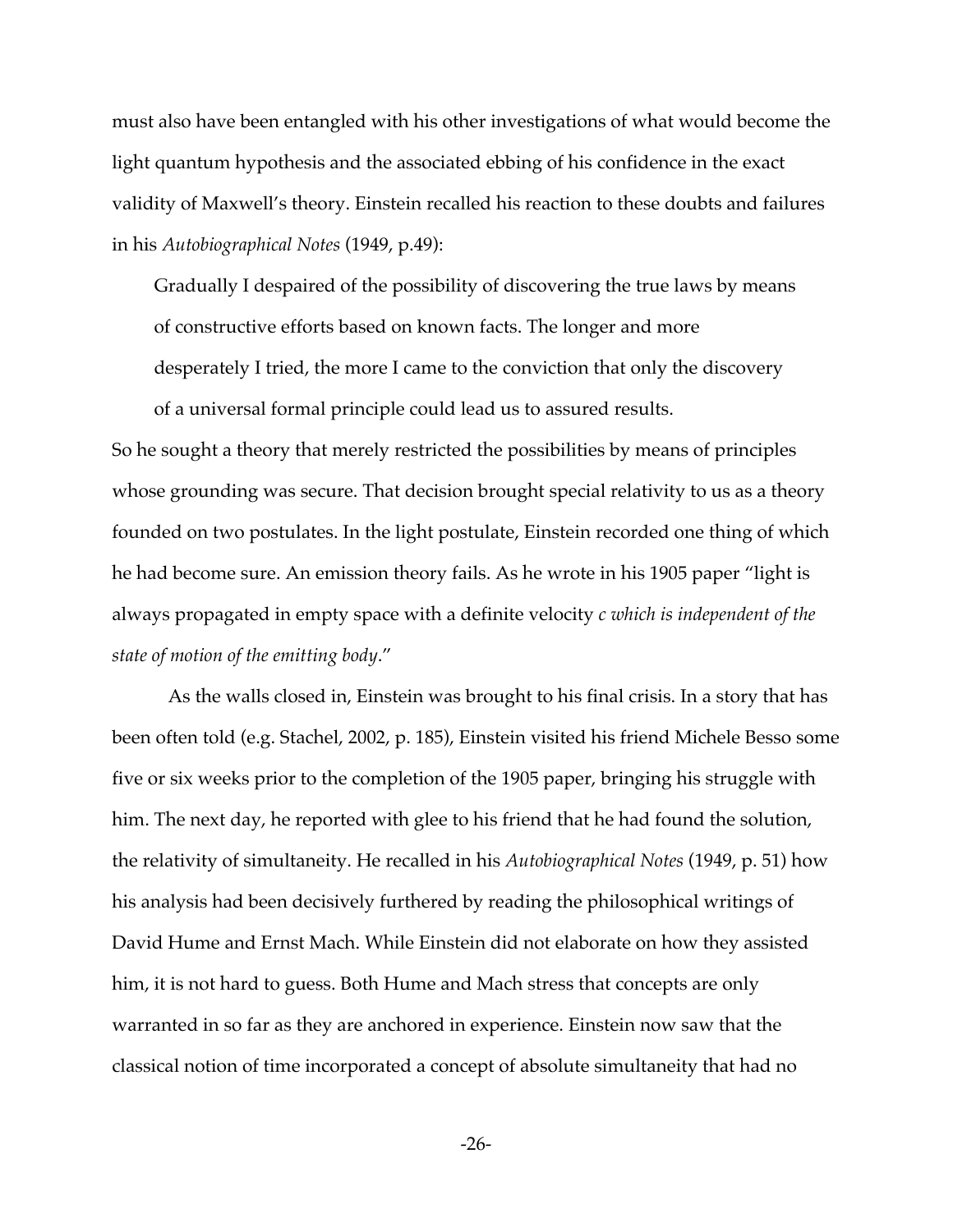basis in experience. Emboldened by Hume and Mach's critiques, Einstein discarded the classical notion and the path to the completed theory was opened.

## 4.5 Stellar Aberration

The analysis of stellar aberration provides a simple illustration of the different theories of light and their associated kinematics. It also supplies one of the most direct expressions of the relativity of simultaneity in observables. Indeed the expression is so direct that I shall also suggest that it may have been important in the closing stages of Einstein's reflections.

In 1727, James Bradley observed that the motion of the earth around the sun affected the direction of starlight arriving at the earth. The simple prescription for computing the change of direction is shown in Figure 12.13



Figure 12. Stellar aberration

The velocity of the light with respect to its emitter, the star, is added vectorially to the velocity of the star with respect to the earth. The *direction* of the resulting compounded motion is the direction of the starlight observed on earth. If this vectorial addition gave the correct direction, how could we avoid concluding that it also gave the correct velocity? To conclude that would be to accept an emission theory of light.

The passage to the emission theory is so natural that one might wonder how an ether-based, wave theory of light could possibly accommodate Bradley's result. Yet it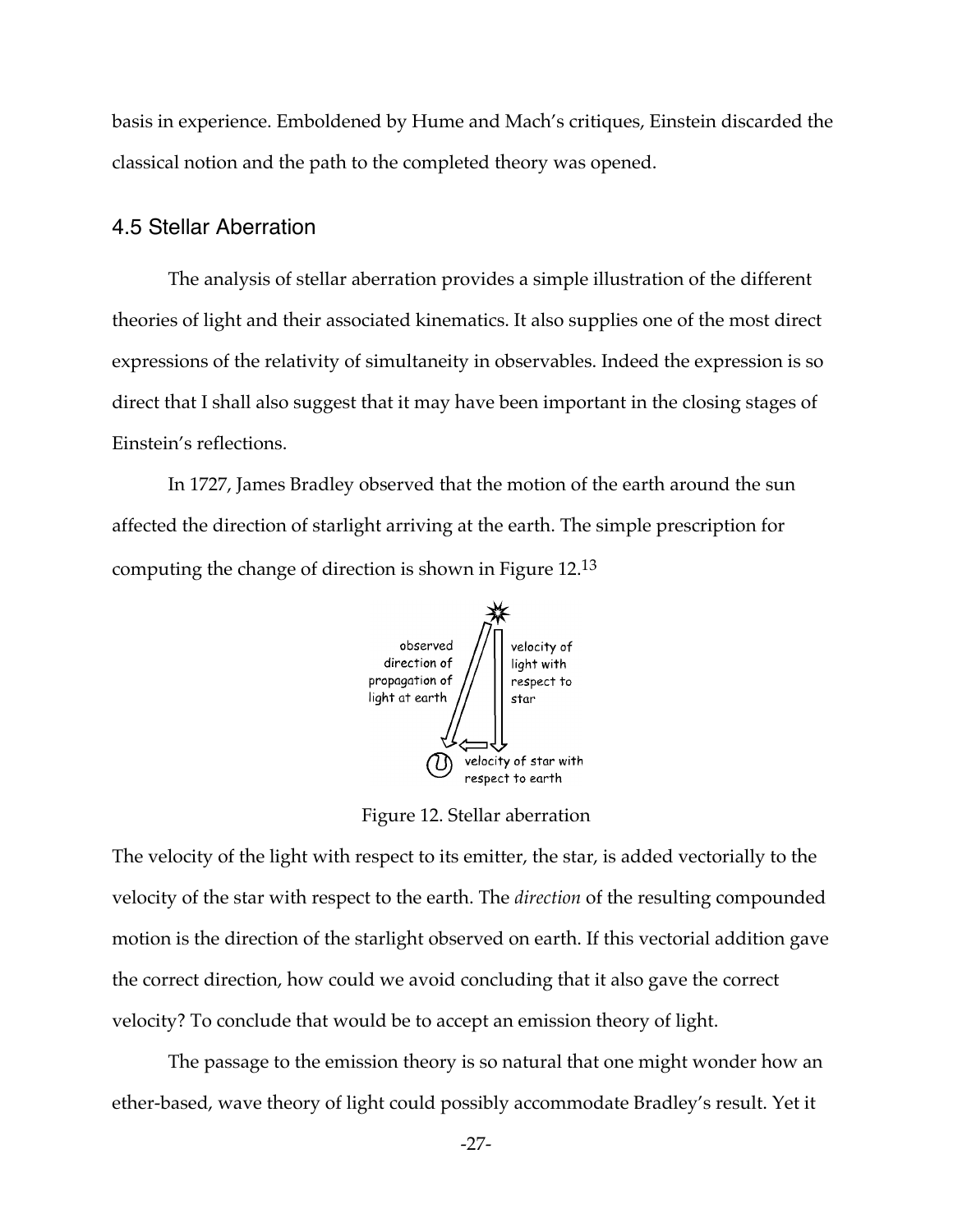turns out to be quite easy, as is shown in Figure 13. While the wave fronts of light propagating from a star are spherical, the small portion of the wave fronts reaching the earth from a very distant star are virtually flat, so they become plane waves as depicted in the figure.



Figure 13. Stellar aberration in an ether-based, wave theory of light The wave fronts propagate towards a telescope on the earth that moves from left to right. The telescope must be tilted as shown if a wave front that enters the front of the telescope is to pass along the barrel of the telescope to the observer's eyepiece. Otherwise the trailing telescope wall will intercept the wave before it reaches the eyepiece. The tilting of the telescope alters the apparent direction of the starlight in just the amount of Bradley's result.

This successful accommodation of aberration to the wave theory appears to fail completely, however, if we also demand that the wave theory respect the principle of relativity. For now we should expect the same observable result if we conceive the star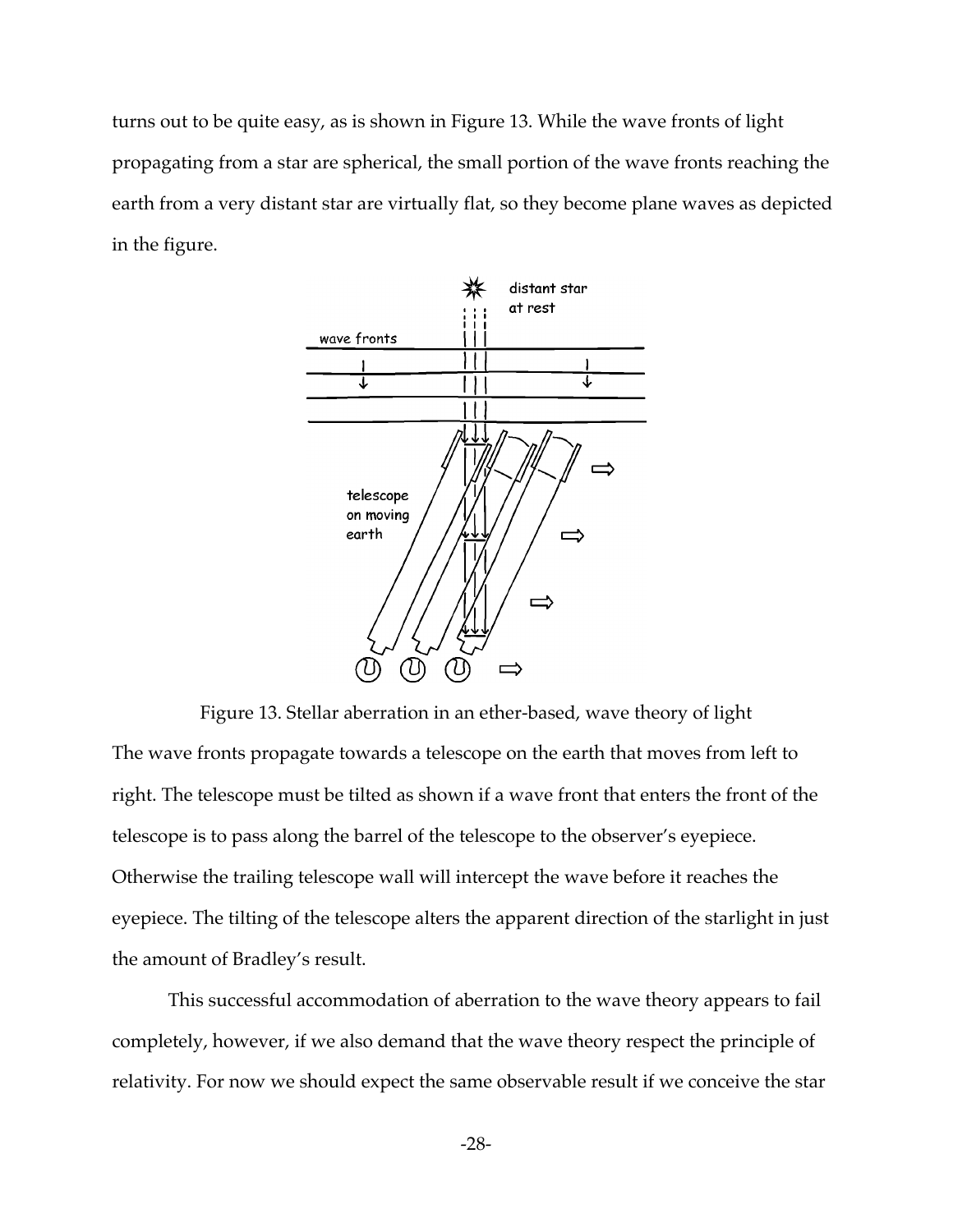as at rest and the earth moving (as in Figure 13); or if we conceive the star moving and the earth at rest. According to the principle of relativity, the effect should only depend on the relative velocity of earth and star and not on which is conceived as moving. Using classical notions of space and time, we arrive at the second case of a resting earth by a Galilean transformation of the arrangement in Figure 13. The result is shown in Figure 14.



Figure 14. Galilean transformation of Figure 13 to a resting earth The transformation brings the earth to rest and, at the same time, sets the star in motion in the opposite direction. The wave fronts remain perpendicular to the line joining the star and the earth. With this arrangement, it is immediately apparent that the effect of stellar aberration is obliterated. The motion of the star no longer has an effect on how we must aim the telescope on earth. If the telescope is pointed directly at the star, its light will pass to the eyepiece. 14 We seem to have a violation of the principle of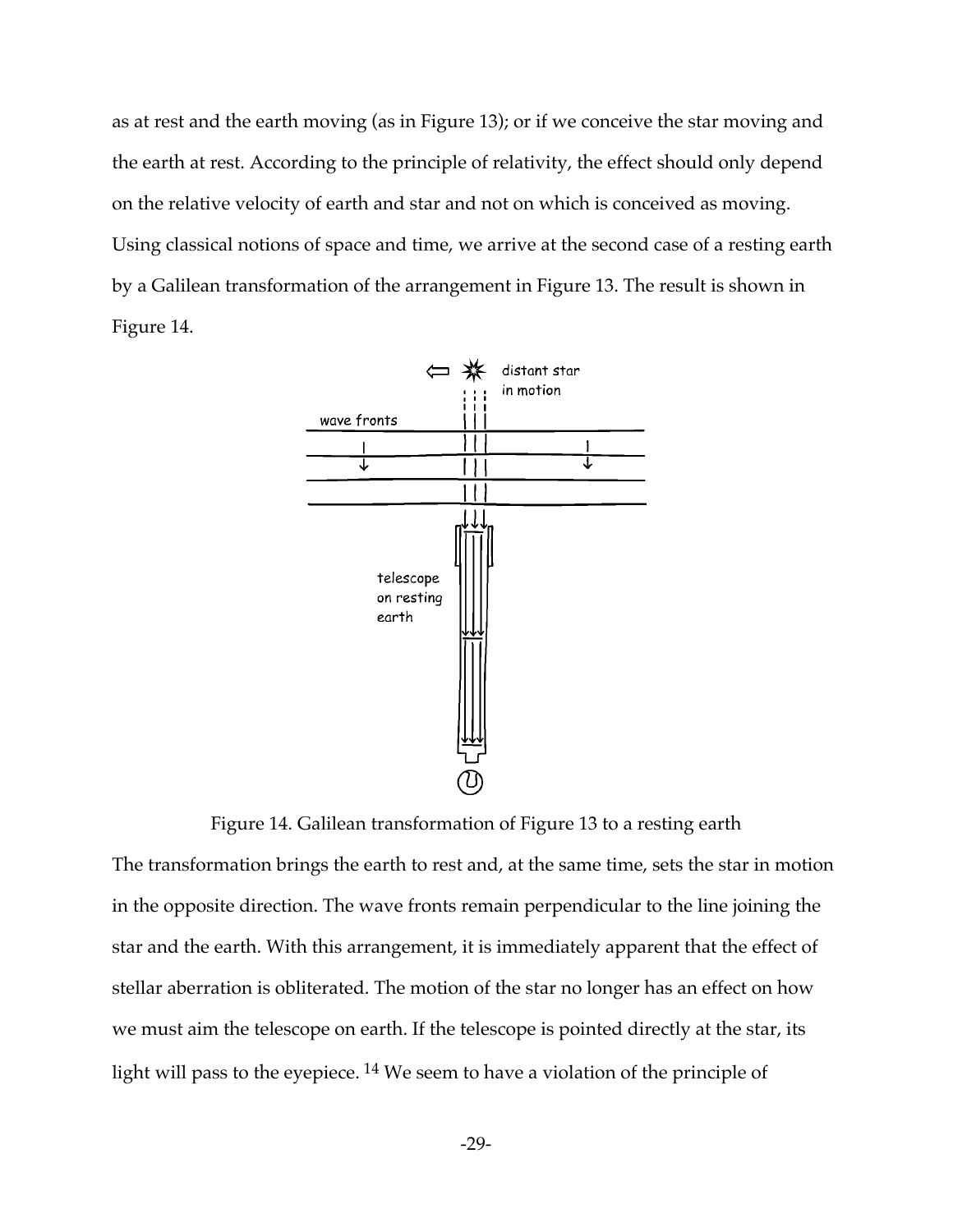relativity; whether the earth or the star moves absolutely can be determined by checking for the presence or absence of stellar aberration.

One of the great achievements of Lorentz's 1895 *Versuch* was to show that, in Maxwell's electrodynamical theory of light, stellar aberration does depend solely on the relative velocity after all, or at least to the first order quantities accessible to measurement. His demonstration depended upon the theorem of corresponding states. It requires us to use a Lorentz transformation, not a Galilean transformation, if we want to infer from the arrangement of Figure 13 how light would propagate were the earth at rest. The effect of applying a Lorentz transformation is shown in Figure 15.



Figure 15. Lorentz transformation of Figure 13 to a resting earth

As before, the earth is brought to rest and the star is set in motion in the opposite direction. In addition, the Lorentz transformation rotates the wavefronts so that they are no longer perpendicular to the line connecting the star and the earth. That means that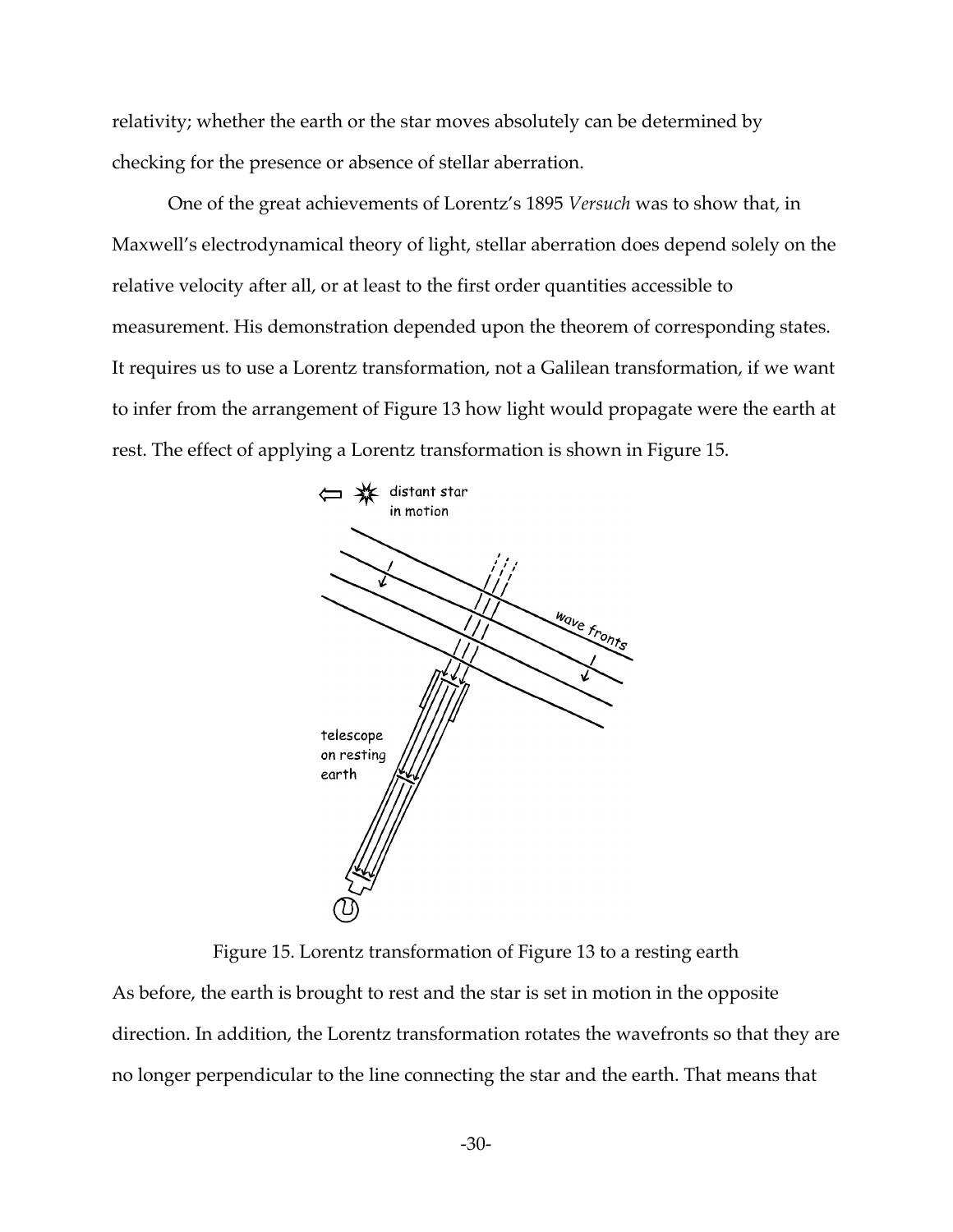the telescope on earth must be directed away from that line if the light from the star is to reach the eyepiece. The relative motion of the earth and the star once again affects the apparent direction of propagation of the starlight just by the amount of Bradley's result. The observed result of stellar aberration is recovered and the outcome is in conformity with the principle of relativity. In the older analysis, the direction of propagation of a plane wave would be perpendicular to the wave fronts only for an observer at rest in the ether; for all others it would fail. Earth-bound astronomers, observing starlight, could use this failure to establish their absolute motion. Lorentz' analysis deprives them of this possibility, since, in his analysis, the direction of propagation is perpendicular to the wave fronts for all inertial observers.

What is intriguing about the core effect, the rotation of the wave fronts of Figure 15, is that it is due *entirely* to Lorentz's local time. Formally it is exactly the same effect as the rotation of the platform due to the relativity of simultaneity shown in Figure 4 above. That the vertically moving platform or wave fronts in the figures are oriented horizontally depends on a judgment of simultaneity. If observers change their state of motion and thus their judgments of simultaneity, the immediate outcome is the rotations shown in Figures 4 and 15.

Lorentz gives a very different interpretation of this effect than does Einstein's special theory of relativity. For Lorentz, it is simply a matter of consulting Maxwell's electrodynamics to find the effect of a star's motion on the light it emits. Such consultation is made through the theorem of corresponding states and, in this case, we find that the effect is a rotation of the wave fronts. For Einstein's special theory, the effect has nothing in particular to do with electrodynamics, but comes directly from space and time. It arises whenever a long object, be it a long platform as in Figures 3

-31-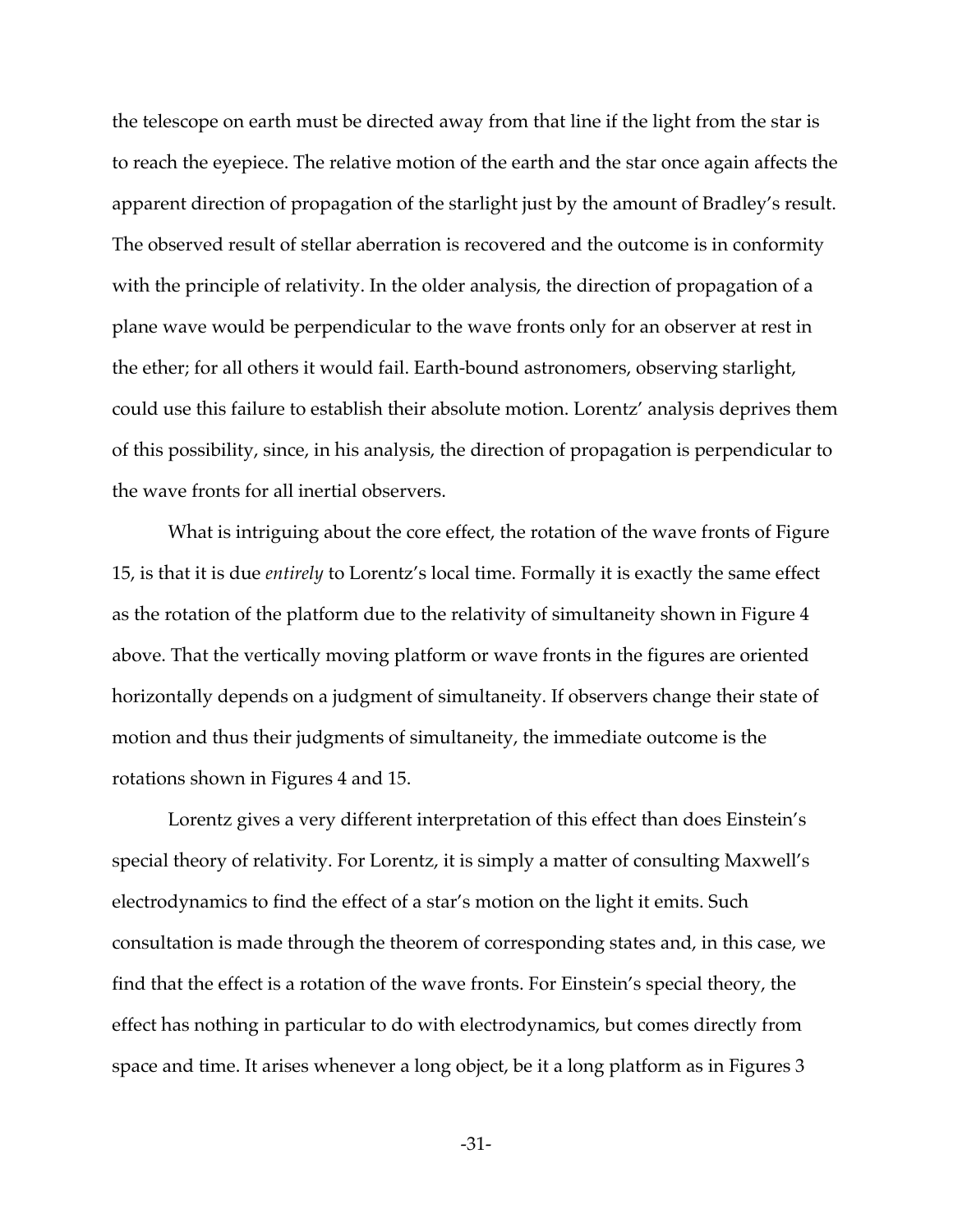and 4 or a wave front as in Figure 15, moves perpendicular to its length and we change the state of motion of the observer.

I'd like to suggest that this consideration might have been important to Einstein in the closing stages of the reflections leading to his 1905 paper. It might have provided a way to see how the relativity of simultaneity was grounded in experience, just as Hume and Mach had demanded of our scientific concepts. In the early 1950s, Robert Shankland visited Einstein with the express purpose of learning of the degree to which the Michelson-Morley experiment had influenced Einstein. To his dismay, he found Einstein barely able to recall whether he even knew of the experiment prior to his 1905 paper and suggesting that, if he did, he took the result for granted. That reaction is not hard to understand. The null outcome of the experiment is a direct result of the principle of relativity and the experiment cannot decide between an emission theory of light or one based on the light postulate. Instead, Einstein volunteered, he had been more influenced by Fizeau's measurement of the speed of light in moving water and by stellar aberration. Shankland, unfortunately, did not ask Einstein to explain. We cannot be sure of what Einstein intended with these remarks. He may merely have meant that these experiments allowed a decision between a resting ether and a fully dragged ether. I lean towards another far more interesting explanation.

Einstein, I propose, interested in realizing a principle of relativity and in anchoring his theorizing in facts of experience, would have attended closely to what experience delivered. The earth moves to new frames of reference as it slowly changes its direction of motion in its orbit around the sun. In the course of a year, earth-bound astronomers sample the light from a given star in many different frames of reference. They find the direction of deflection of stellar aberration and the associated rotation of the wave fronts to be different in each frame. So Einstein could take these views and

-32-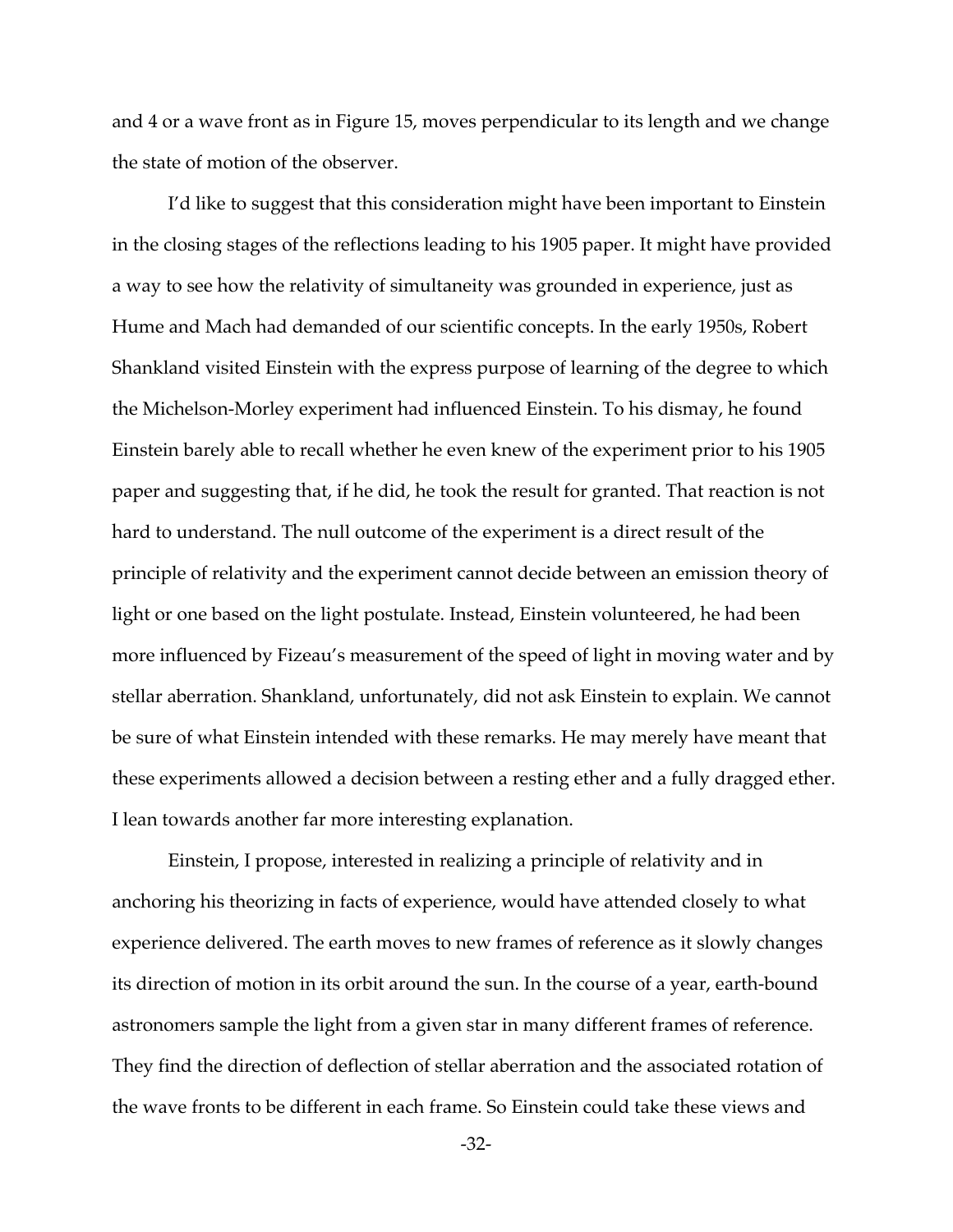read from them the transformation between the associated frames of reference that must figure in his principle of relativity. It must be one that can rotate vertically moving objects such as in Figures 3 and 4. The result would be a transformation that employs local time, that is, that embodies the sort of dislocation of temporal parts of the relativity of simultaneity. It could not be a Galilean transformation since that transformation does not rotate wave fronts.

What is important is that this dislocation of simultaneity would be read *from the observations* of stellar aberration and would be independent of Maxwell's electrodynamics and Lorentz's theorem of corresponding states. The only assumptions would be that starlight is a propagating waveform conforming to the principle of relativity.15 If our concept of time was to be grounded in experience, here was experience calling for a concept of time that incorporated the relativity of simultaneity.

# 5.  $F=mc^2$

## 5.1 The result

Shortly after completing his paper on special relativity, Einstein found another consequence of the theory that he described in a short note "Does the Inertia of a Body Depend upon its Energy Content?". The basic notion was as simple as it was profound. Any quantity of energy, an amount "*E*" for example, also carries a mass "*m*" in direct proportion to the energy. The mass is computed by dividing the energy E by the number *c*2. That number is so large that the associated mass is usually very tiny. Conversely, any mass *m* is also a quantity of energy *E*, where the conversion is effected by multiplying *m* by  $c^2$ . Because  $c^2$  is so large, even a very small mass is associated with an enormous amount of energy.

-33-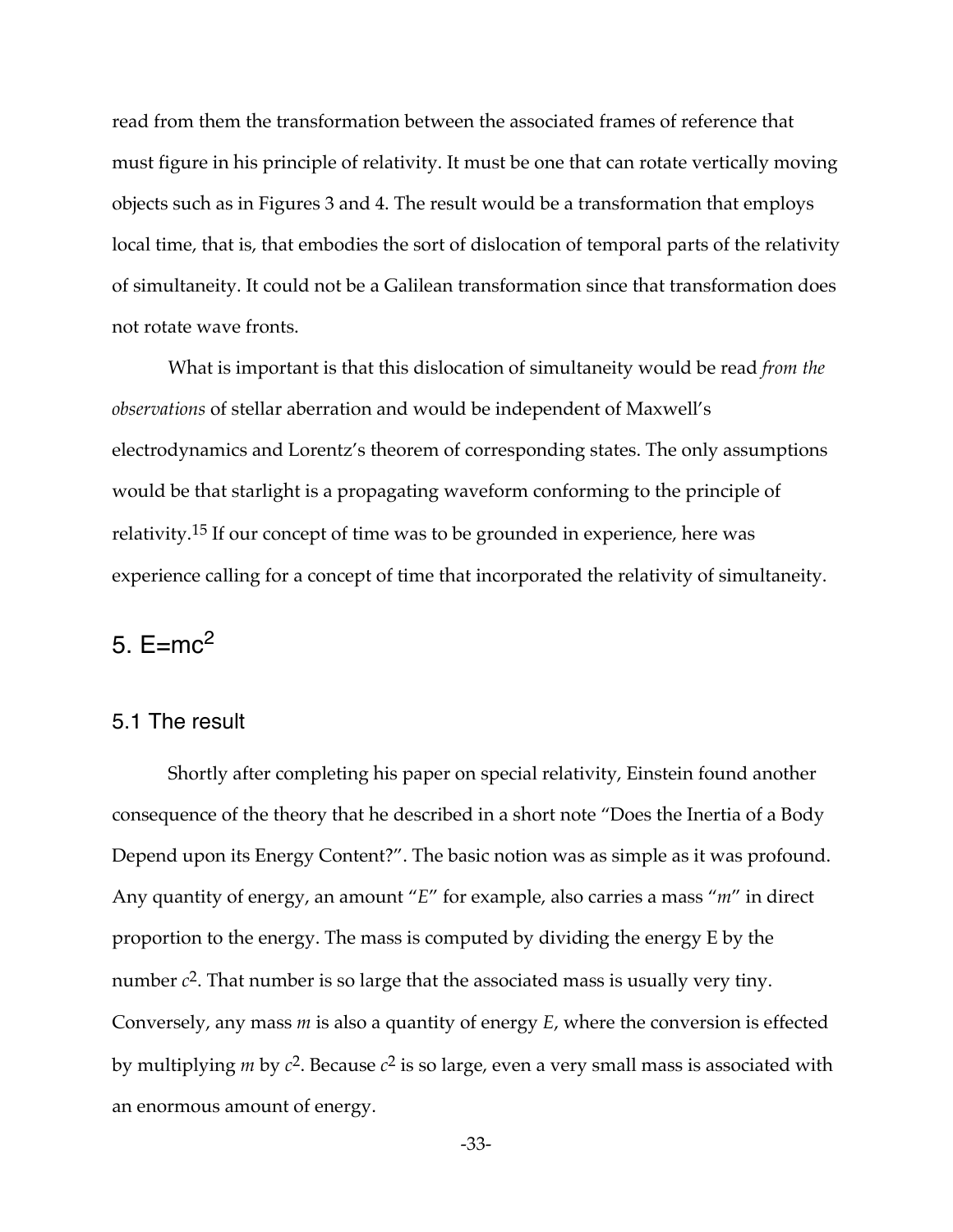This result of the inertia of energy can be applied whenever mass or energy transforms. Sometimes the effect is an imperceptible curiosity. When we talk on a battery powered cell phone, the battery loses energy as it powers the phone. The accompanying, miniscule loss of mass of the battery is imperceptible to us. On other occasions the effect is world changing. When Uranium-235 undergoes fission, it breaks into other elements whose total mass turns out to be slightly less than that of the original Uranium. That slight mass deficit manifests as an enormous quantity of energy in heat and radiation. As was discovered decades later, that process can power atom bombs or nuclear power plants.

To the casual reader, virtually all of Einstein's demonstrations of *E=mc*2 seem curiously complicated, drawing on arcane results in electrodynamics, now generally regarded as more obscure than the result to be shown. Even a mid-century derivation (Einstein, 1946), offered as especially simple, takes the pressure of radiation as a primitive notion. The reasons for this obliqueness lie in the physics and in its history. Special relativity, as a theory of space and time, cannot make pronouncements by itself on energy, mass and matter. It can only constrain the ways that they can manifest in space and time: they must be governed by laws that admit no absolute velocities. So some extra physical assumption must be supplied to determine which of the possibilities is realized. In Einstein's case, that extra assumption is conveyed by electrodynamics. The choice of electrodynamics for this purpose is entirely natural. The inertia of energy is a result already to be found in Maxwell's electrodynamics, just as the kinematics of special relativity were first discovered in Maxwell's theory. The real import of Einstein's demonstrations is to show that the inertia of energy cannot be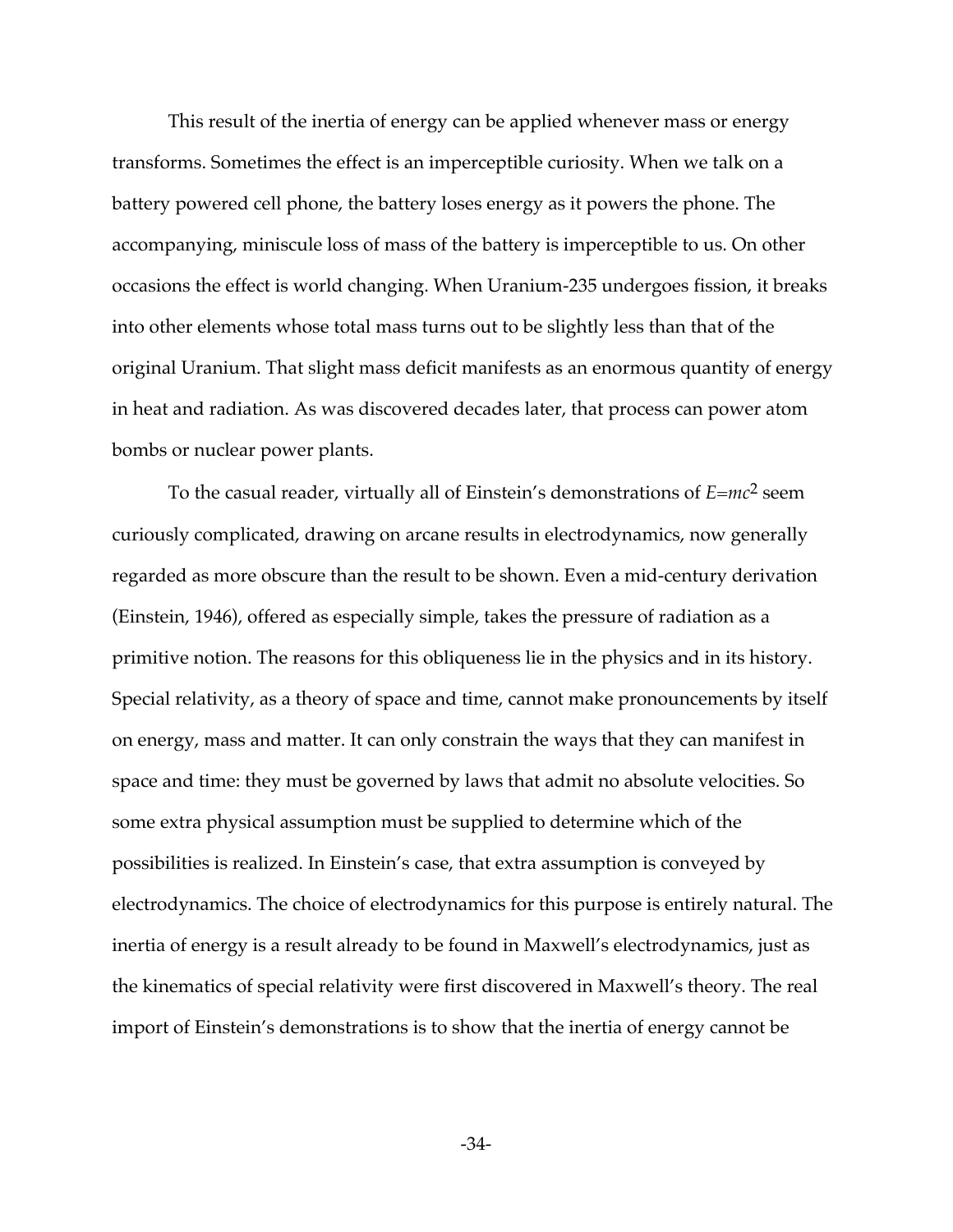localized to electrodynamics alone. Once it is secured there, relativity theory demands that it must hold for all forms of energy.16

## 5.2 A demonstration

The following is a version of Einstein's (1905a) demonstration, simplified along the lines of Einstein (1946).17 It is designed to show that if the inertia of energy is realized in Maxwell's electrodynamics, it must be realized for all forms of mass and energy. The inertia of energy is expressed in Maxwell's theory for unidirectional radiation as follows: a quantity of radiant energy *E* carries momentum *E*/*c* in the direction of its motion. (To make the result familiar, assume that momentum has magnitude *mc* where *m* is the mass of radiation and we have *E*/*c*=*mc* so that *E=mc*2.)

A body with mass *m'* at rest emits two quantities of radiant energy *E'*/2 in opposite directions, as shown in Figure 16.



Figure 16. A mass emits two quantities of radiation

Because of the symmetry of the emission, the body remains at rest. We now view the process from a frame in which the body moves perpendicularly to the direction of emission at *v*, and in which it has mass *m*. The quantities of radiant energy are now *E*/2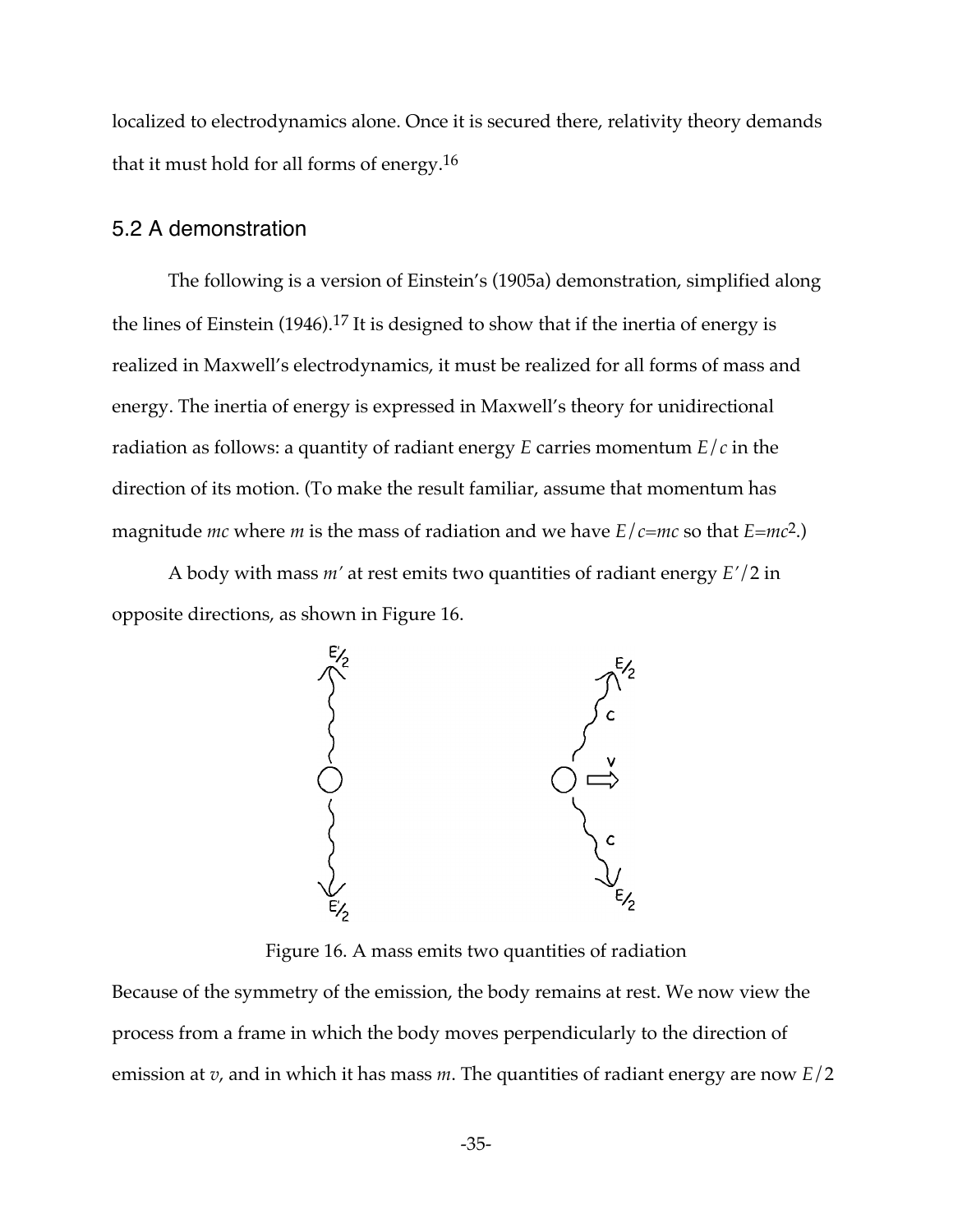in the new frame. Thus they carry momentum  $E/2c$  in the direction of propagation and a portion of that momentum in the ratio *v/c* lies in the direction of the body's motion. That portion is  $(E/2c)(v/c) = (1/2)(E/c^2)v$ . The law of conservation of momentum tells us that momentum gained by the radiation must equal that lost by the body. In the direction of the body's motion, the radiation has gained momentum  $2x(1/2)(E/c^2)v =$  $(E/c<sup>2</sup>)v$ . So the momentum of the body must be reduced by the same amount. The momentum of the body is *mv* and it must reduce by  $(E/c^2)v$  as a result of the emission. Since the emission did not accelerate the body in its rest frame, the same will be true in this frame. Therefore the body's velocity remains *v*. So the decrease of momentum must come from a reduction in the mass *m* of the body. In sum, the body loses energy *E* and, as a result, loses momentum  $(E/c^2)v$ , which corresponds to a loss of mass of  $(E/c^2)$ . This is the inertia of energy, now demonstrated for any body whatever that can emit radiation in the way shown.

## 6. Conclusion

"The special theory of relativity owes its origins to Maxwell's equations of the electromagnetic field." Albert Einstein, *Autobiographical Notes*, p. 59

In our brief review of the origins of Einstein's theory, we have seen much to affirm Einstein's judgment. The theory was already implicit in Maxwell's electrodynamics—so much so that Lorentz was able to discover its essential mathematical structure without realizing that he had chanced upon a new theory of space and time. On the basis of this theory, Henri Poincaré had also begun to speak of the principle of relativity as one of the principles to which all physics must be subject. In an analysis that has excited and maddened later commentators, Poincaré interpreted Lorentz's local time in terms of the

-36-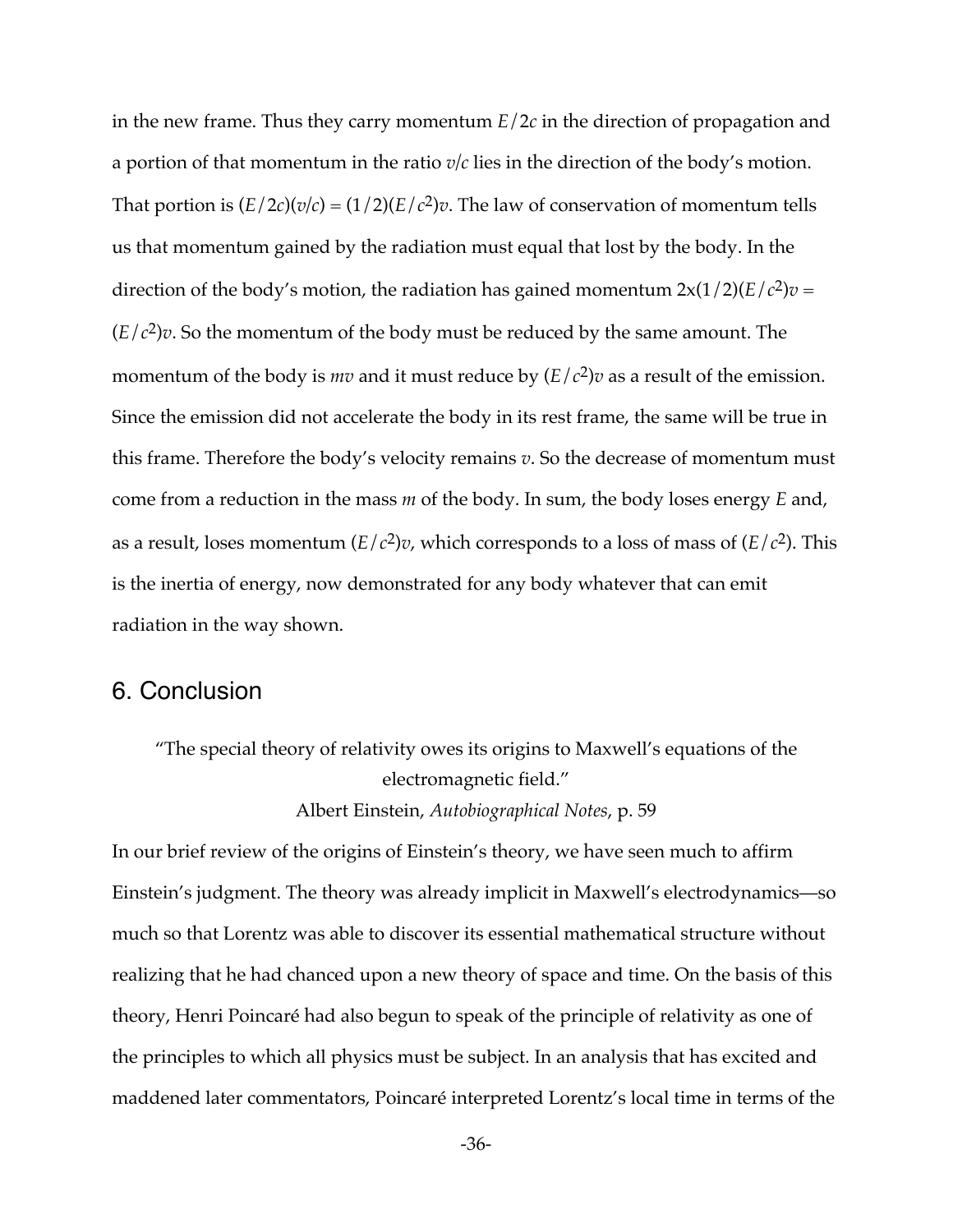synchronizing of clocks by light signals, just as Einstein did later, but without conveying a sense that this construction was the core of a new physical theory of space and time. (See Darrigol, 1995.)

In assessing both Lorentz's and Poincaré's work, one must guard against interpreting their thought and goals solely in terms of their proximity to Einstein's work. It is entirely possible to recognize that no experiment will reveal the earth's motion through the ether and even to codify this expectation as a principle of relativity, without demanding that our theories be overturned so as to eradicate all trace of an ether and its state of rest. Another principle of physics, also discussed by Poincaré, illustrates this. The second law of thermodynamics assures us of an inexorable unidirectionality in time for all thermal processes and we routinely use it, while fully recognizing that its unidirectionality need not be reflected in the fundamental physics that governs thermal processes. The fundamental physics hides its time reversibility systematically from experimental detection, just as we might imagine that the physics of electricity and magnetism systematically hides the ether state of rest from us.<sup>18</sup> Poincaré's seemed not to have regarded his analysis of Lorentz's local time as a physical discovery. Rather it illustrated a persistent theme of his thought, the conventional character of parts of our science. Among many systems for synchronizing clocks we choose the one that we find most convenient, in that it makes the expression of laws of physics most simple. The choice is not imposed by nature but by our preferences and the point is illustrated by an odd synchrony scheme that gives simple expression for results in electrodynamics. (See Poincaré, 1898, p. 222.)

Einstein's approach was quite different, characterized by an enduring conviction that the principle of relativity had to be realized throughout electrodynamics, even

-37-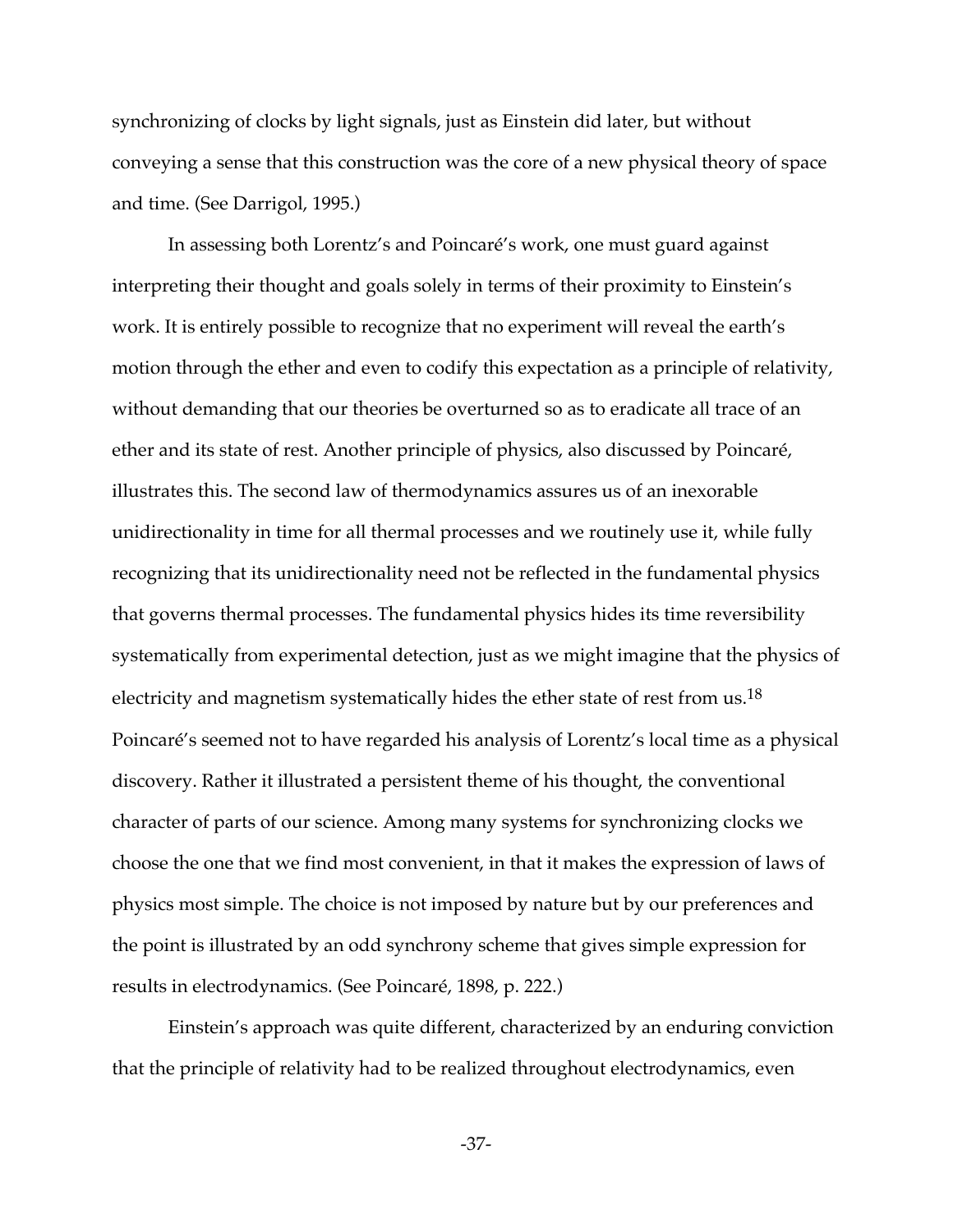when years of investigation seemed to show the goal unrealistic and unachievable. While electromagnetism could not reveal the ether state of rest in the context of the magnet and conductor thought experiment, as Föppl had already pointed out, there were other equally simple experiments in electrodynamics that would, or so it seemed. The device Einstein learned from the thought experiment, field transformations, would have proved infertile as a means for realizing the principle of relativity. A thorough examination of its use in Maxwell's theory would have shown that different parts of the theory require different field transformations, as long as the kinematics remained Galilean (See Norton, 2003, §2). Undaunted, Einstein was willing to sacrifice the greatest success of 19th century physics, Maxwell's theory, seeking to replace it by one conforming to an emission theory of light, as the classical, Galilean kinematics demanded. With the failures mounting and his options exhausted, Einstein would entertain an extraordinary and desperate thought. Could he realize the principle of relativity in electrodynamics if he reshaped the very notion of time itself? This final gambit succeeded. When such stubbornness prevails, we wonder at its prescience; if it fails, we lament its folly.

Einstein is inseparably linked with analyses dense in light signals and the clocks they synchronize. What is notable in the above account is how little they figured in Einstein's path to special relativity. They were decisive in the final moments, some five to six weeks prior to the completion of the theory, when Einstein probably used them in his last, desperate gambit. But there is no evidence in the long years of investigation preceding that Einstein gave any serious thought to light signals and clocks. He did ponder light as it is judged by observers in different states of motion. But that was light as a propagating waveform in Maxwell's electrodynamics, not light as a signal, a point moving at *c*. The light of his original thought experiment at age 16 was light as a

-38-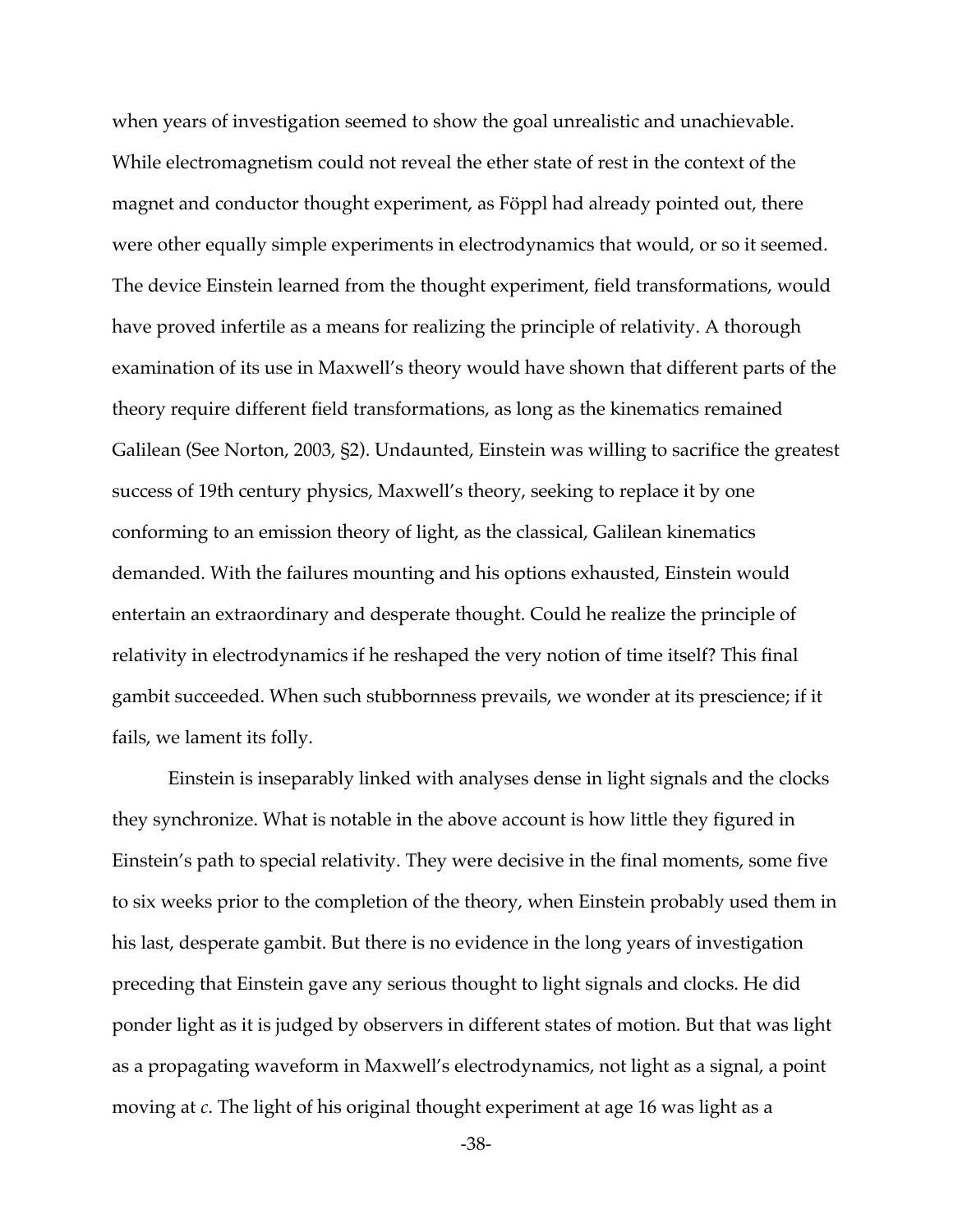propagating waveform, for he immediately recoiled at the resulting temporally frozen waveform. The optical experiments that Einstein singled out as important in his thought prior to the 1905 paper were stellar aberration and Fizeau's experiment. Both admit a very simple analysis in which the relativistic rule of velocity addition is applied to light signals. However he seemed not to conceive them that way in 1905. His 1905 analysis of stellar aberration is given in terms of transforming light as propagating waveform, much as in Section 4.5 above; and, in 1907, Einstein reported that he had only then learned from Laue of this perspicacious analysis of Fizeau's experiment.

The dominance of light signals and clock synchrony seems to be very much an artifact of Einstein's own final steps, their undeniable pedagogic value and of our own preoccupation with them.19 They are not necessary to special relativity or to the relativity of simultaneity. They need not appear at all in a spacetime formulation of special relativity, where the relativity of simultaneity arises naturally as our freedom to slice up the spacetime into spaces in many different but equivalent ways.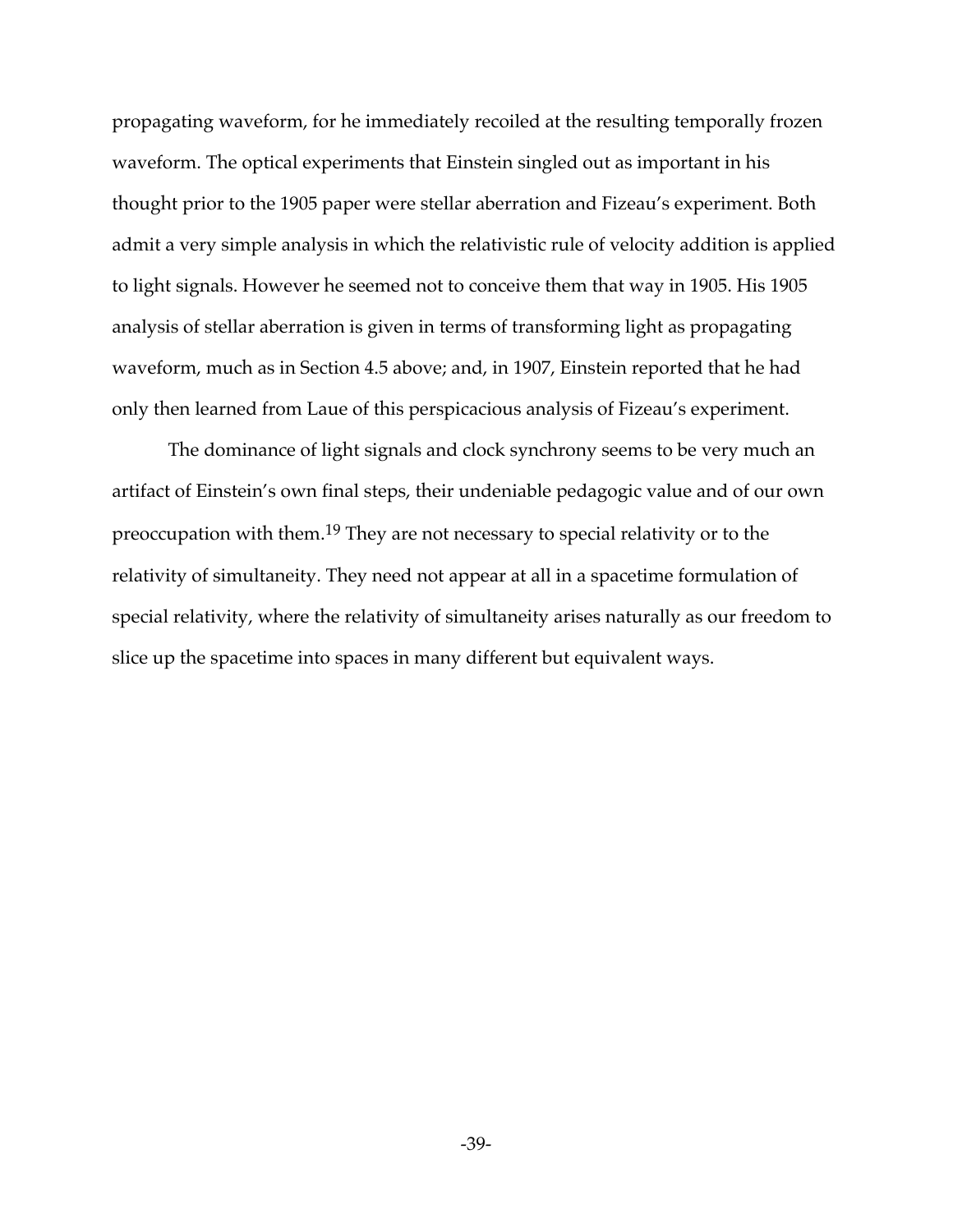## **References**

Born, Max (1962) *Einstein's Theory of Relativity*. New York: Dover.

- Darrigol, Olivier (1995) "Henri Poincaré's Criticism of *Fin De Siècle* Electrodynamics," *Studies in History and Philosophy of Modern Physics*, *26*, pp. 1-44.
- Darrigol, Olivier (2000) *Electrodynamics from Ampère to Einstein*. Oxford: Oxford University Press.
- Earman, John, Glymour, Clark and Rynasiewicz, Robert (1983) "On Writing the History of Special Relativity," *PSA 1982*, Volume 2. Peter D. Asquith and Thomas Nickles, eds., East Lansing: Philosophy of Science Association, pp. 403-416.
- Einstein, Albert (1905) "Zur Electrodynamik bewegter Körper," *Annalen der Physik*, *17*, pp. 891-921. ("On the Electrodynamics of Moving Bodies.")
- Einstein, Albert (1905a) "Ist die Trägheit eines Körpers von seinem Energieinhalt abhängig?" *Annalen der Physik*, *18*, pp. 639-641. ("Does the Inertia of a Body Depend upon its Energy Content?")
- Einstein, Albert (1917) *Über die spezielle and die allgemeine Relativitätstheorie (Gemeinverständlich)*. Braunschweig: Friedr. Vieweg & Sohn; 15th expanded edition, trans. R. W. Lawson, *Relativity: the Special and the General Theory.* London: Methuen, 1954.
- Einstein, Albert (1946) "An Elementary Derivation of the Equivalence of Mass and Energy," pp. 116-19 in *Out of my Later Years*. New York: Bonanza, 1990.
- Einstein, Albert (1949) *Autobiographical Notes*. P. A. Schilpp, trans. and ed., La Salle and Chicago: Open court, 1979. (Note to editors: this is a separate printing with pagination different from the full Schilpp volume.)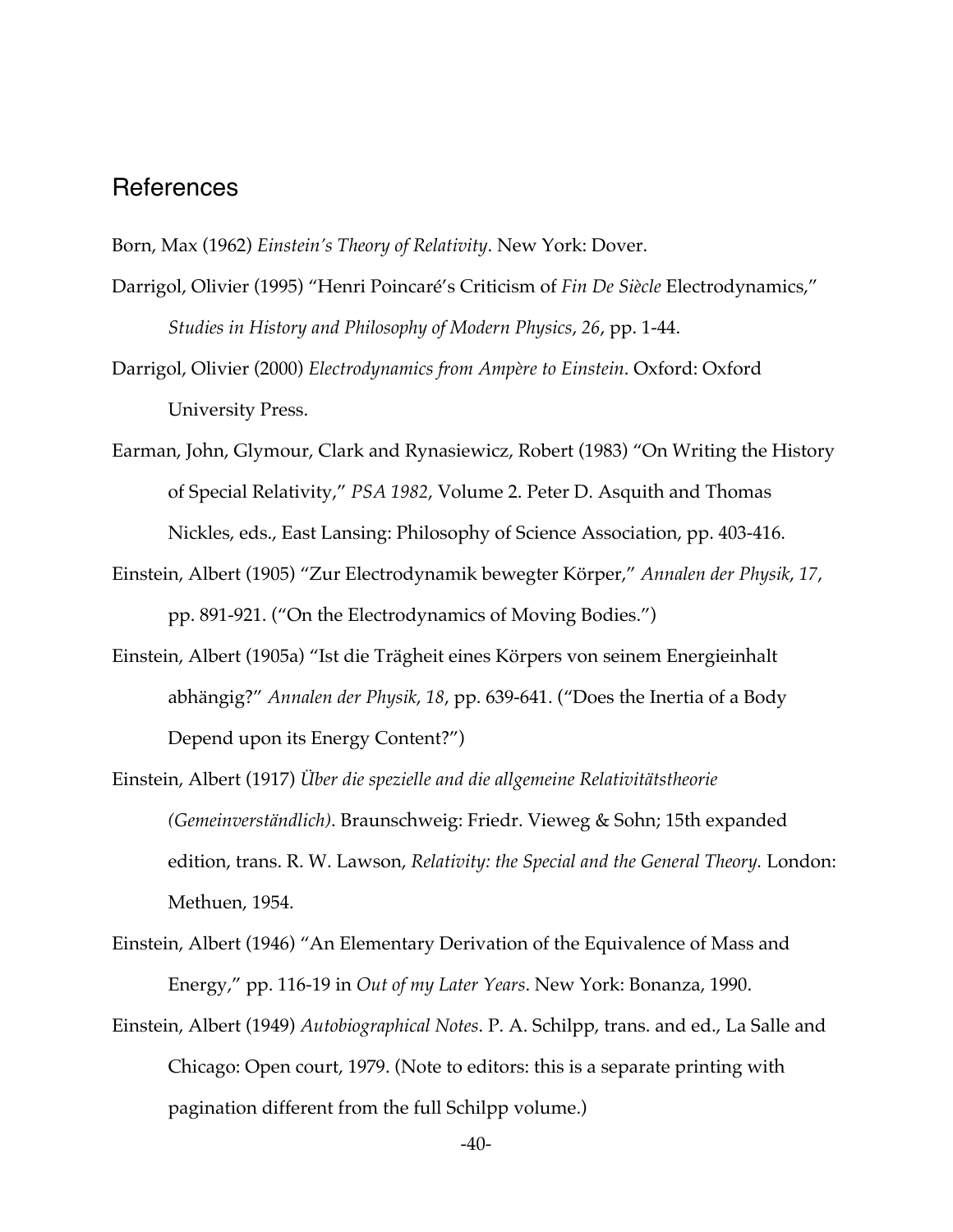- Föppl, August (1894) *Einführung in die Maxwell'sche Theorie der Elektricität*. Leipzig: B. G. Tuebner.
- Galison, Peter (2003) *Einstein's Clocks, Poincaré's Maps: Empires of Time.* New York: W. W. Norton.
- Holton, Gerald (1969) "Einstein, Michelson and the 'Crucial' Experiment," *Isis*, *60*, pp. 133-69; Ch. 9 in *Thematic Origins of Scientific Thought: Kepler to Einstein.* Cambridge, MA: Harvard University Press, 1973.
- Janssen, Michel (1995) *A Comparison Between Lorentz's Ether Theory and Special Relativity in the Light of the Experiments of Trouton and Noble.* PhD Dissertation. Department of History and Philosophy of Science, University of Pittsburgh.
- Janssen, Michel (2002) "Reconsidering a Scientific Revolution: The Case of Einstein versus Lorentz," *Physics in Perspective*, *4*, pp. 421–446.
- Janssen, Michel (2002a) " COI Stories: Explanation and Evidence in the History of Science," *Perspectives on Science*, *10*, pp. 457 – 522.
- Janssen, Michel (2003) "the Trouton Experiment, *E=MC*2, and a Slice of Minkowski Spacetime," pp. 27-54 in A. Ashtekar *et al.* (eds.) *Revisiting the Foundations of Relativistic Physics*. Dordrect: Kluwer.
- Lorentz, Hendrik A. (1895) *Versuch einer Theorie der electrischen und optischen Erscheinungen in bewegten Körpern*. Leiden: E. J. Brill. ("Draft of a theory of electrical and optical phenomena in moving bodies.")
- Lorentz, Hendrik A. (1904) "Electromagnetic Phenomena in a System Moving with any Velocity less than that of Light," *Proceedings of the Academy of Sciences, Amsterdam*, *6*; reprinted pp. 11-34 H. A. Lorentz *et al.*, *The Principle of Relativity.* Trans W. Perrett and G. B. Jeffrey. Methuen, 1923; Dover, 1952.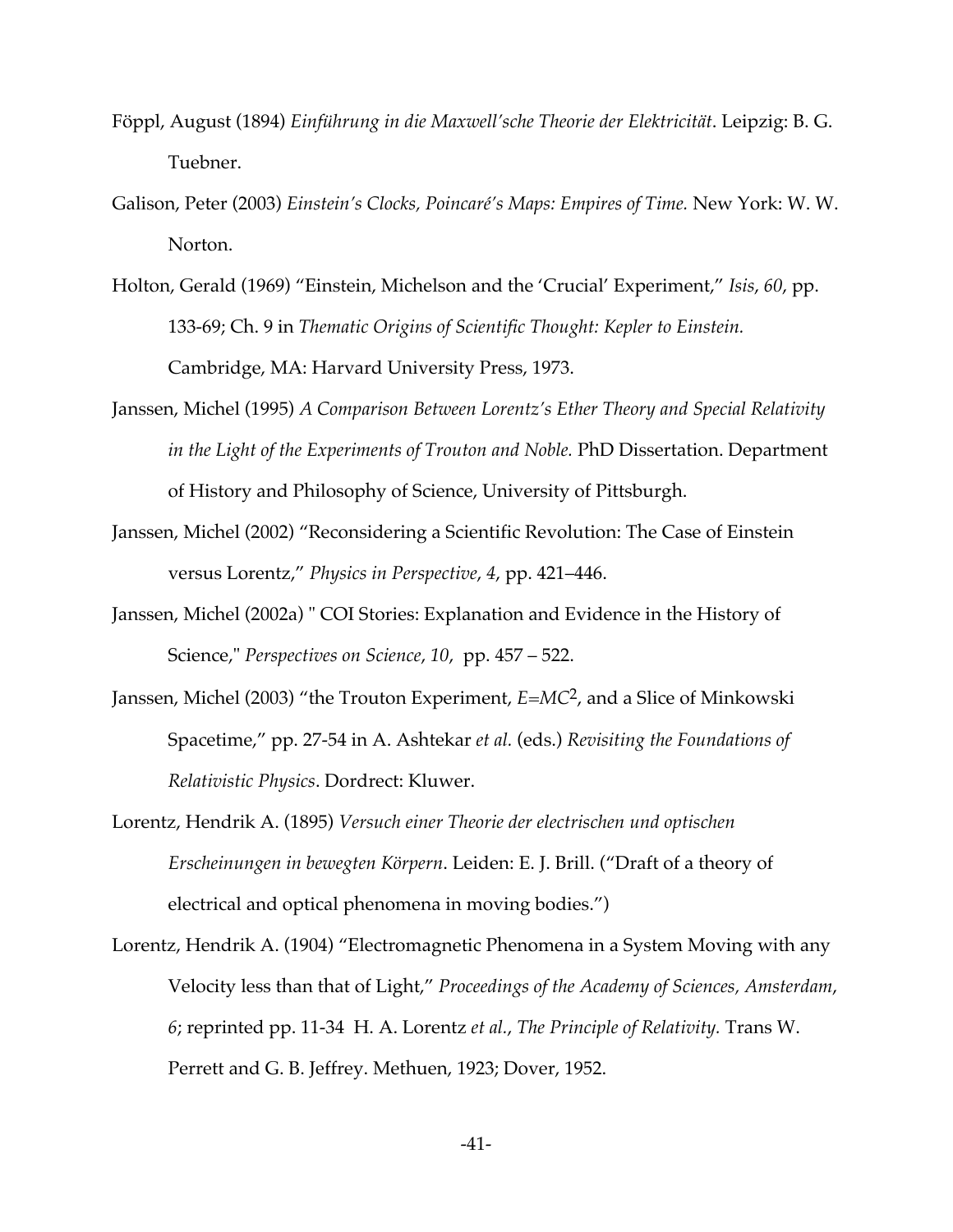- Miller, Arthur (1981) *Albert Einstein's Special Theory of Relativity.* Reading, MA: Addison-Wesley.
- Norton, John D. (2004) "Einstein's investigations of Galilean covariant electrodynamics prior to 1905," *Archive for History of Exact Sciences*, **59**, pp. 45-105.
- Poincaré, Henri (1898) "The Measure of Time," in *The Value of Science: Essential Writings of Henri Poincaré*. New York: Modern Library, 2001.
- Rynasiewicz, Robert (2000) "The Construction of the Special Theory: Some Queries and Considerations," in Howard and Stachel (2000), pp. 159-201.
- Shankland, R. S. (1963/73) "Conversations with Einstein," *American Journal of Physics*, *31*(1963)*,* pp. 47-57*;* 41(1973), pp. 895-901.
- Stachel, John (1987) "Einstein and Ether Drift Experiments," *Physics Today*, **40**(1987), pp. 45-47; reprinted Stachel (2002), pp. 171-76.
- Stachel, John (2002) *Einstein from 'B' to 'Z.' : Einstein Studies, Volume 9.* Boston: Birkhäuser.
- Stachel, John *et al.* (eds.) (1989) *The Collected Papers of Albert Einstein: Volume 2: The Swiss Years: Writing, 1900-1902.* Princeton: Princeton University Press. ("*Papers*, Vol.  $2."$ )
- Stachel, John *et al.* (1989a) "Einstein on the Theory of Relativity," Headnote in *Papers*, Vol. 2*.*, pp. 253-74.
- Whittaker, Edmund T. (1951) *A History of the Theories of Aether and Electricity*. London: Thomas Nelson & sons, 1951, 1953; reprinted Dover, 1989.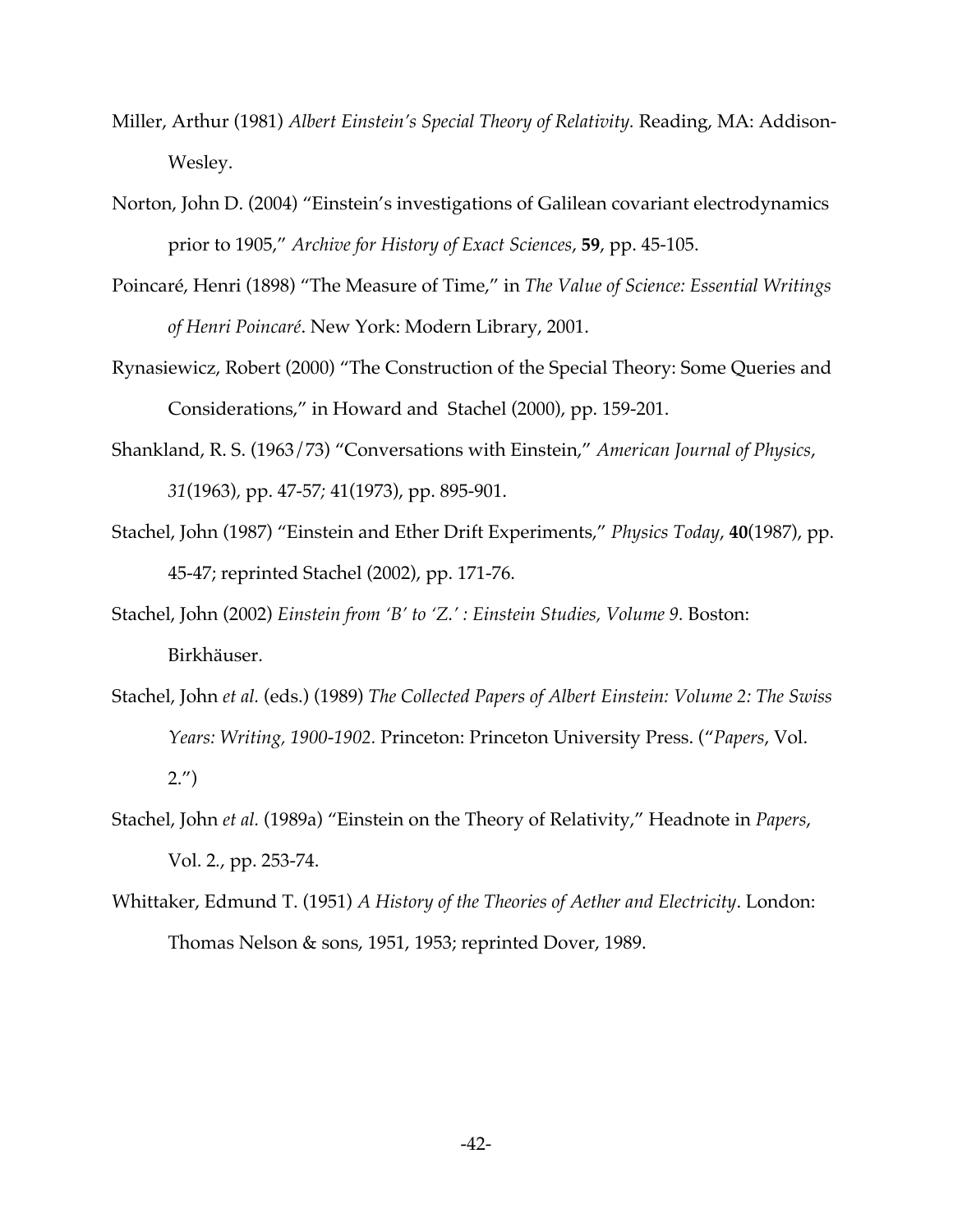<sup>1</sup> I am grateful to Tony Duncan, Allen Janis, Michel Janssen and Robert Rynasiewicz for helpful comments.

 $\overline{a}$ 

2 See Holton, 1969, and for discussion informed by more recent discoveries in Einstein's correspondence, Stachel, 1987.

3 Einstein wrote in his *Autobiographical Notes* (1949, p. 31): "Newton, forgive me: you found just about the only way possible in your age for a man of highest reasoning and creative power."

4 Einstein (1917, p.41) wrote that special relativity had been "developed from electrodynamics as an astoundingly simple combination and generalization of the hypotheses, formerly independent of each other, on which electrodynamics was built." 5 A frame of reference is a system for assigning positions and times to events in association with a particular state of motion. It is conveniently realized by imagining space filled with a lattice of sticks and that every point of the lattice is equipped with a synchronized clock. Coordinates of time and space are assigned to events by a numbering system for the points of the lattice and by the readings of the clocks. An inertial motion is a uniform, straight-line motion naturally adopted by masses moving free of net forces. An inertial frame of reference is one that moves inertially. 6 For a history of ether theories and electrodynamics in the 19th century, see Whittaker (1951) and Darrigol (2000); and, for a treatment more narrowly focused on Einstein's 1905 paper, Miller (1981).

<sup>7</sup> These experiments were expected to produce a measurable effect that is a function of *v/c*, where *v* is the speed of the earth. Writing the effect as a power series, it is Effect =  $A(v/c) + B(v/c)^2 + C(v/c)^3 + ...$  A first order experiment seeks to measure  $A(v/c)$ .

-43-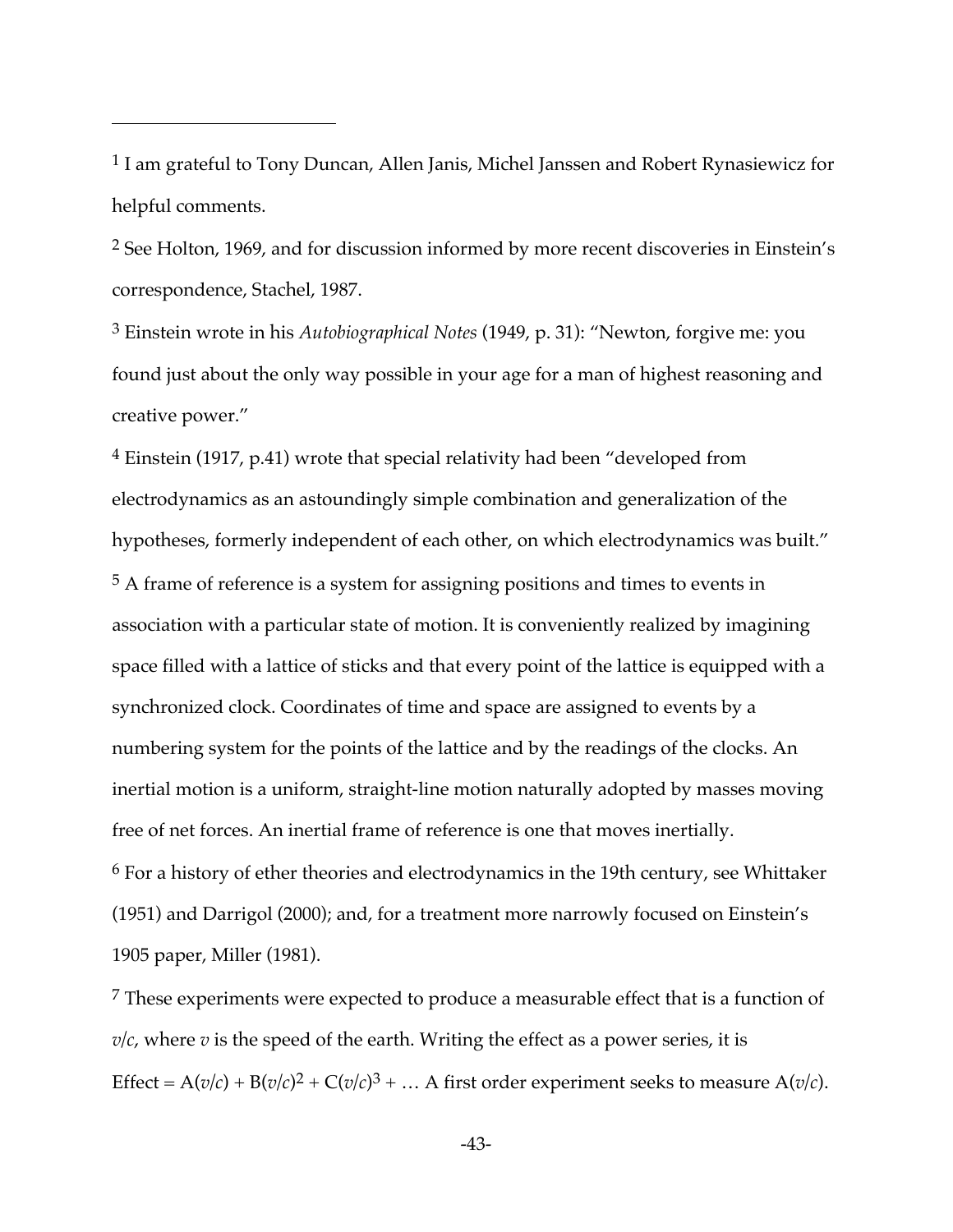If that is zero, a second order experiment would try to measure  $B(v/c)^2$ . Since  $(v/c)$  is very small, terms in  $B(v/c)^2$  are still smaller and extraordinarily difficult to measure. 8 For a thorough discussion, see Janssen (1995).

 $\overline{a}$ 

<sup>9</sup> This section draws on work of recent decades that had profited from extensive scrutiny of material in the Einstein archive. See Stachel *et al*. (1989), Stachel (2002, Part IV), Rynasiewicz (2000) and Earman *at al*. (1983). My own attempts to extend these accounts is Norton (2003), which expands on many of the points made in the text. <sup>10</sup> The version I will develop is a slight variant form given by August Föppl (1894, pp. 309-10) in an electrodynamics text which Einstein probably read.

<sup>11</sup> A simpler argument is that Maxwell's theory entails the constancy of the speed of light and that constancy, along with the principle of relativity, entails the relativity of simultaneity. This simpler argument, however, does not reveal how the kinematics of special relativity must permeate through even the simplest electrodynamical processes if the principle of relativity is to be respected; showing that is the function of this magnet and coil thought experiment.

12 An analogy: on a circular track, racing cars will accumulate on the slow side and dilute on the fast side.

<sup>13</sup> The figures that follow greatly exaggerate the change of direction. It is about 20 seconds of arc, which would be imperceptible in a properly scaled figure. The figures also show the special case of a star located in a direction perpendicular to the earth's motion.

<sup>14</sup> One might try to avoid the problem, as Born (1962, p. 141) suggests, by supposing that the direction of propagation is not perpendicular to the wave fronts. However this

-44-